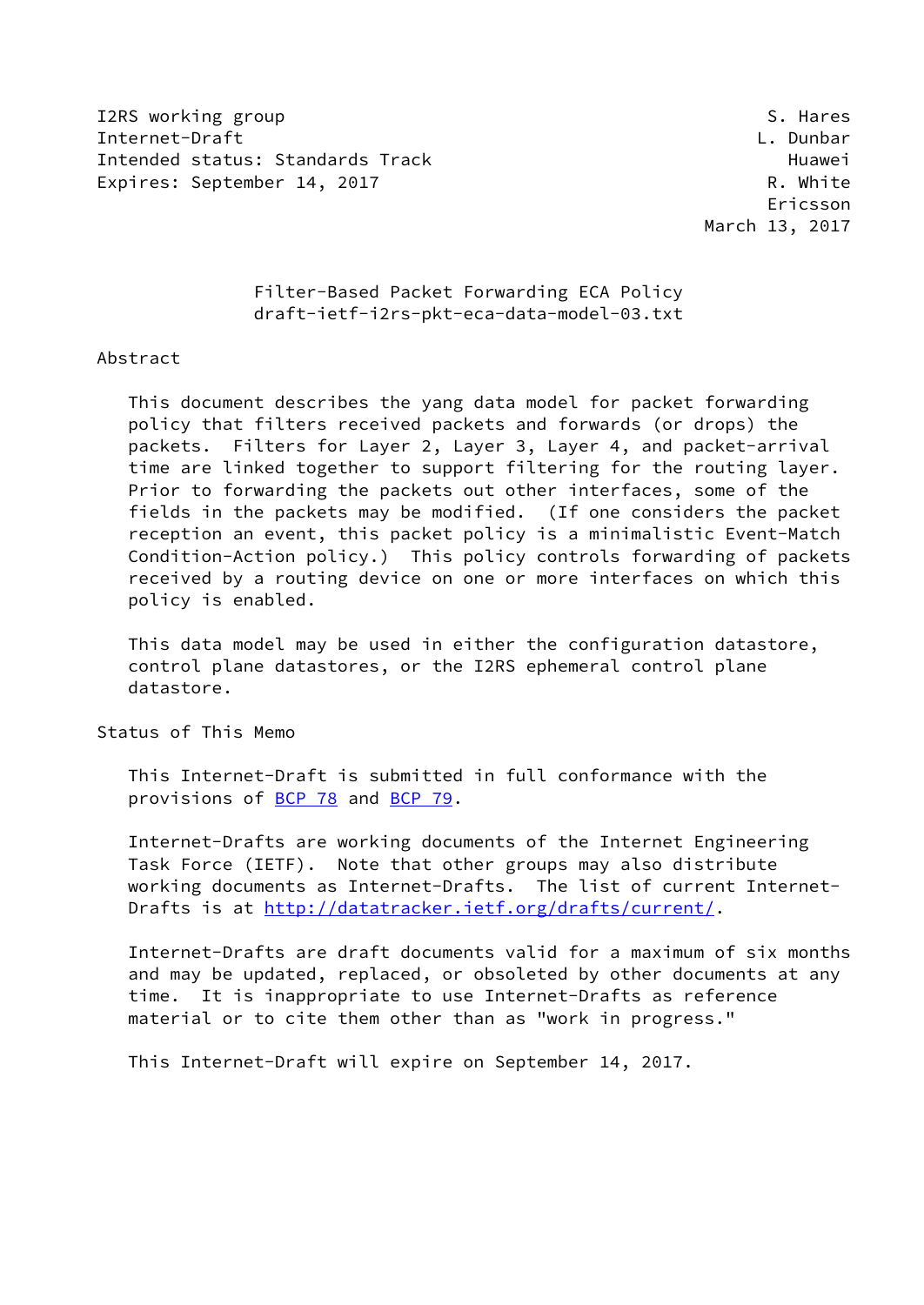<span id="page-1-1"></span>

| Internet-Draft | FB-Packet Forwarding ECA | March 2017 |
|----------------|--------------------------|------------|
|----------------|--------------------------|------------|

## Copyright Notice

 Copyright (c) 2017 IETF Trust and the persons identified as the document authors. All rights reserved.

This document is subject to **[BCP 78](https://datatracker.ietf.org/doc/pdf/bcp78)** and the IETF Trust's Legal Provisions Relating to IETF Documents [\(http://trustee.ietf.org/license-info](http://trustee.ietf.org/license-info)) in effect on the date of publication of this document. Please review these documents carefully, as they describe your rights and restrictions with respect to this document. Code Components extracted from this document must include Simplified BSD License text as described in Section 4.e of the Trust Legal Provisions and are provided without warranty as described in the Simplified BSD License.

# Table of Contents

| 1.1. Definitions and Acronyms 4                                             |  |
|-----------------------------------------------------------------------------|--|
| 2. Generic Route Filters/Policy Overview $\frac{4}{3}$                      |  |
|                                                                             |  |
| $\underline{4}$ . BNP Generic Info Model in High Level Yang $\underline{7}$ |  |
| $\frac{5}{2}$ . i2rs-eca-policy Yang module 10                              |  |
|                                                                             |  |
|                                                                             |  |
|                                                                             |  |
| 8.1. Normative References 38                                                |  |
| 8.2. Informative References 38                                              |  |
|                                                                             |  |
|                                                                             |  |

## <span id="page-1-0"></span>[1](#page-1-0). Introduction

 This document describes the yang data model for packet forwarding policy that filters received packets and forwards (or drops) the packets. Prior to forwarding the packets out other interfaces, some of the fields in the packets may be modified. Filters for Layer 2, Layer 3, Layer-4 and packet arrival time are linked together to support filtering for the routing layer.

 If one considers the reception of a packet as an event, this minimalistic Event-Match Condition-Action policy. Full event-match condition policy can be found at [\[I-D.ietf-supa-generic-policy-data-model](#page-42-4)] (or the information model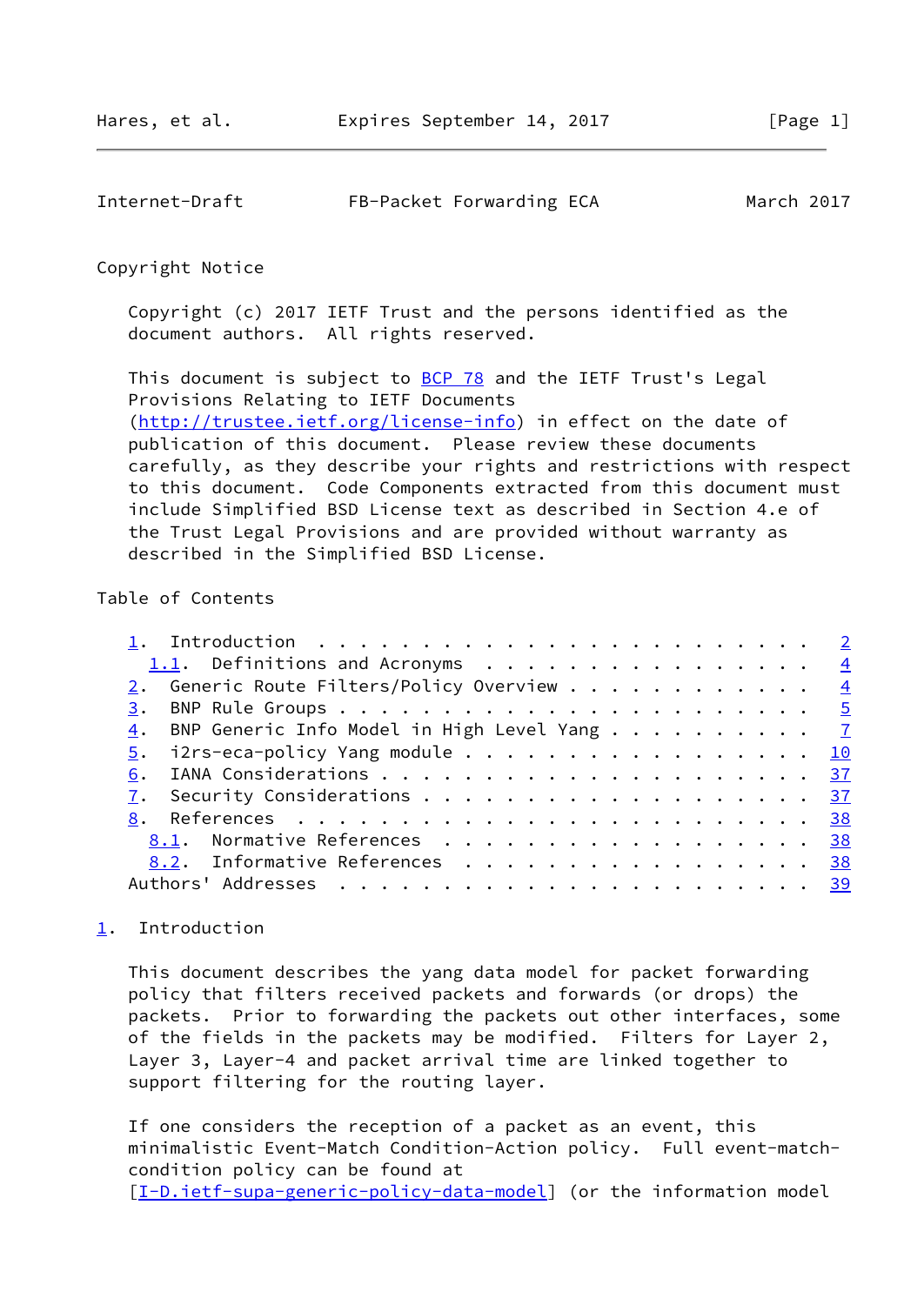at [[I-D.ietf-supa-generic-policy-info-model\]](#page-42-5)). This document will use the term packet-only ECA policy for this model utilizing the term "packet" in this fashion.

| Hares, et al. |  | Expires September 14, 2017 |  | [Page 2] |  |
|---------------|--|----------------------------|--|----------|--|
|---------------|--|----------------------------|--|----------|--|

Internet-Draft FB-Packet Forwarding ECA March 2017

ACL data models [\[I-D.ietf-netmod-acl-model](#page-42-6)] can also provide a minimal set of filtering for packet-eca by compiling a large group of filters. However, this data model also provides the L2-L4 filters plus a concept of grouping and policy rules. The pkt-eca structure helps create users with structures with more substantial policy for security or data flow direction.

 This packet-only ECA policy data model supports an ordered list of ECA policy rules

- o packet headers for layer 2 to layer 4,
- o interfaces the packet was received on,
- o time packet was received, and
- o size of packet.

 The actions include packet modify actions and forwarding options. The modify options allow for the following:

- o setting fields in the packet header at Layer 2 (L2) to Layer 4 (L4), and
- o encapsulation and decapsulation the packet.

 The forwardinng actions allow forwardsing the packet via interfaces, tunnels, next-hops, or dropping the packet. setting things within the packet at Layer 2 (L2) to layer 4 (L4).

 This packet policy draft has been developed as a set of protocol independent policy It may be used for the configuration datastore, a control plane datastore, or an I2RS ephemeral control plane datastore [\[RFC7921](https://datatracker.ietf.org/doc/pdf/rfc7921)]. For more information configuration and control plane datastores please see [[I-D.ietf-netmod-revised-datastores\]](#page-42-7). This yang model may be transmitted over NETCONF [[RFC6241\]](https://datatracker.ietf.org/doc/pdf/rfc6241) or RESTCONF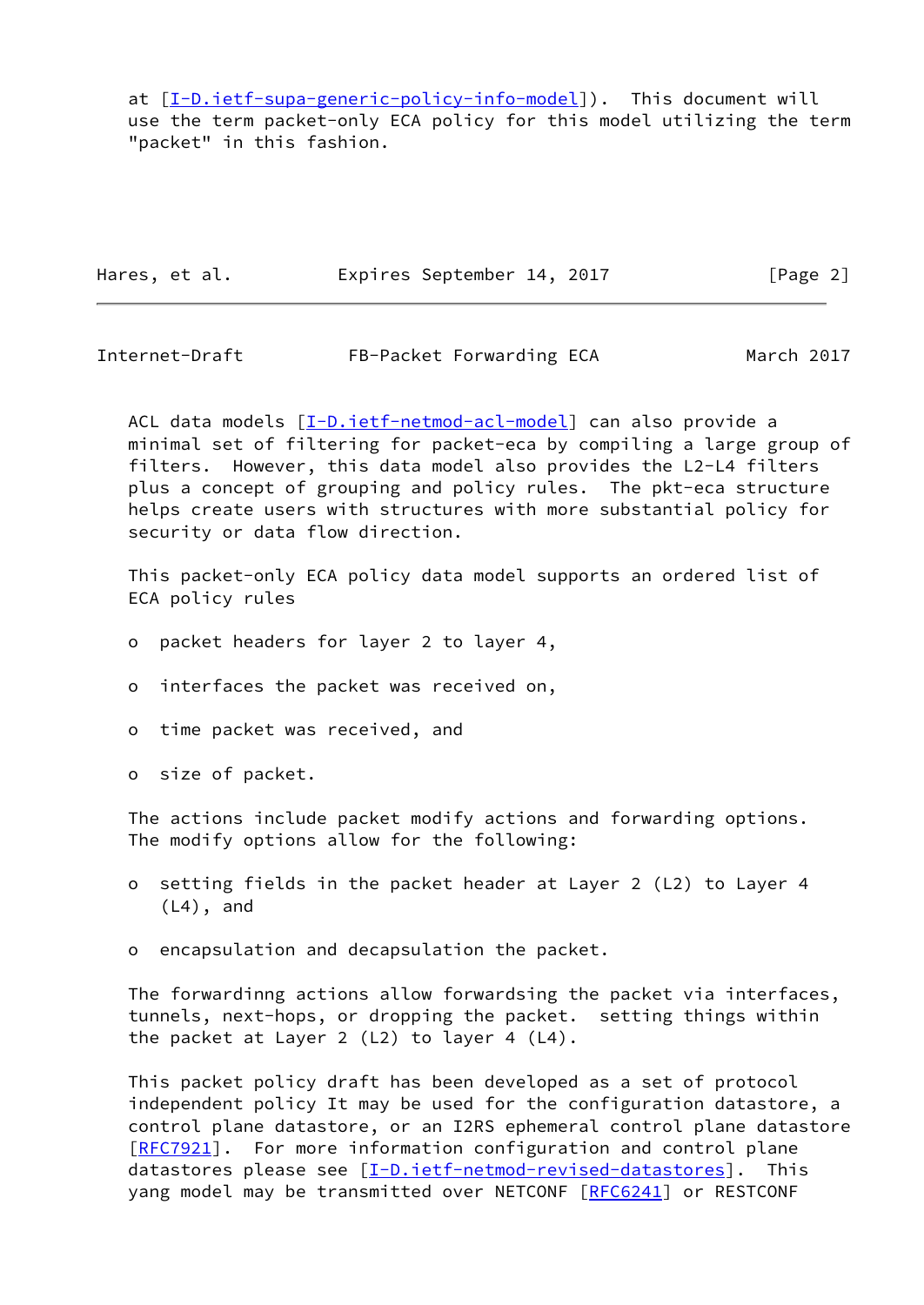[\[RFC8040](https://datatracker.ietf.org/doc/pdf/rfc8040)]. For use with the control plane datastores and ephemeral control plane datastores, additional capabilities support control plane daatastores will need to be added to the base NETCONF and RESTCONF to support these datastores.

 This yang data model depends on the the I2RS RIB [\[I-D.ietf-i2rs-rib-data-model](#page-42-8)] which can be deployed in an configuration datastore, a control plane datastore, or the I2RS ephemeral control plane datastore. )for informational module see [\[I-D.ietf-i2rs-rib-info-model](#page-42-9)]. The update of RIB entries via the rpc features allows datastore validation differences to be handled in the rpc code.

| Hares, et al. |  |  | Expires September 14, 2017 |  |  | [Page 3] |
|---------------|--|--|----------------------------|--|--|----------|
|---------------|--|--|----------------------------|--|--|----------|

<span id="page-3-1"></span>Internet-Draft FB-Packet Forwarding ECA March 2017

 The first section of this draft contains an overview of the policy structure. The second provides a high-level yang module. The third contains the yang module.

<span id="page-3-0"></span>[1.1](#page-3-0). Definitions and Acronyms

 INSTANCE: Routing Code often has the ability to spin up multiple copies of itself into virtual machines. Each Routing code instance or each protocol instance is denoted as Foo\_INSTANCE in the text below.

NETCONF: The Network Configuration Protocol

PCIM - Policy Core Information Model

RESTconf - http programmatic protocol to access yang modules

<span id="page-3-2"></span>[2](#page-3-2). Generic Route Filters/Policy Overview

 This generic policy model represents filter or routing policies as rules and groups of rules.

The basic concept are:

Rule Group

A rule group is is an ordered set of rules .

Rule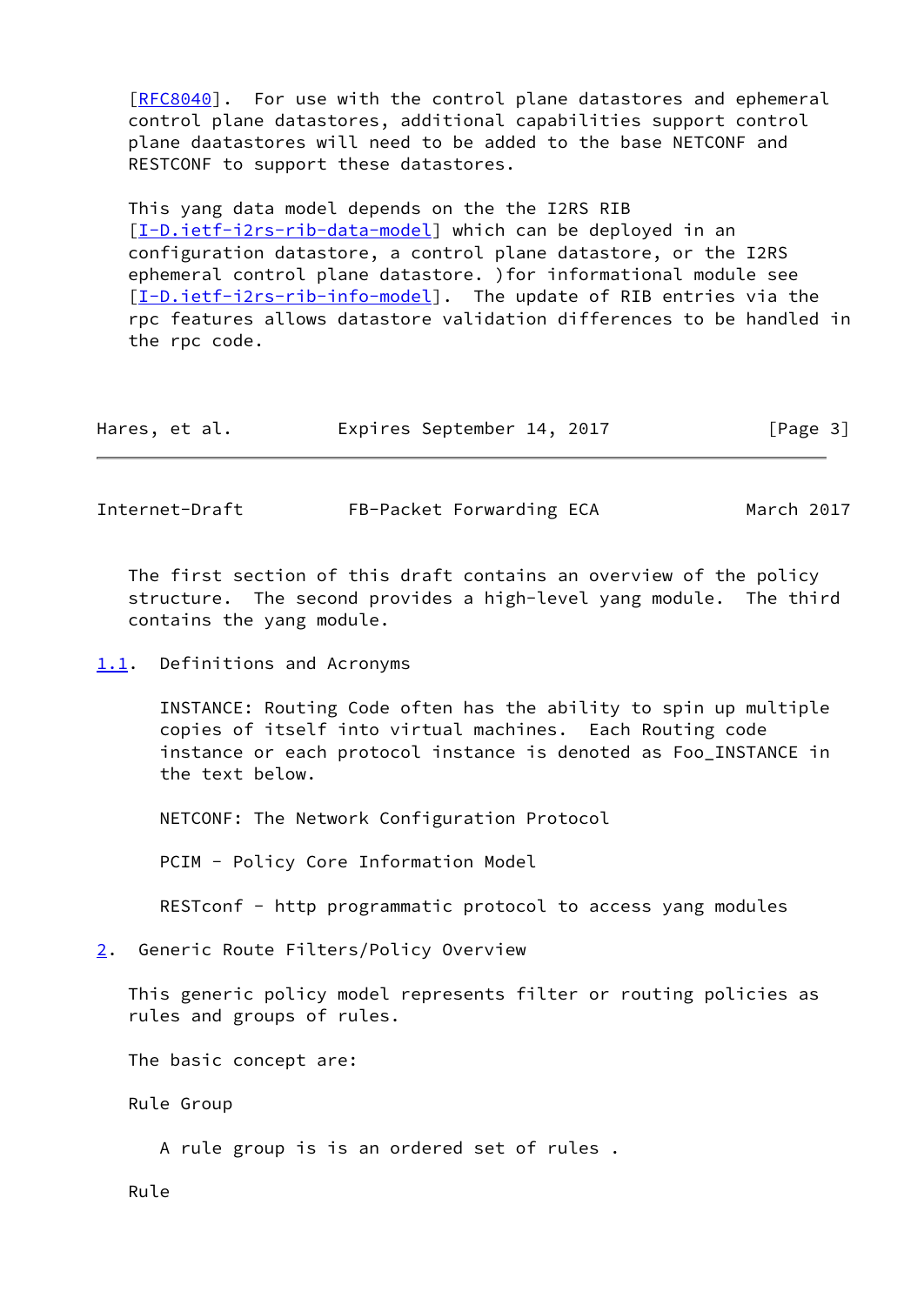A Rule is represented by the semantics "If Condition then Action". A Rule may have a priority assigned to it.

<span id="page-4-0"></span>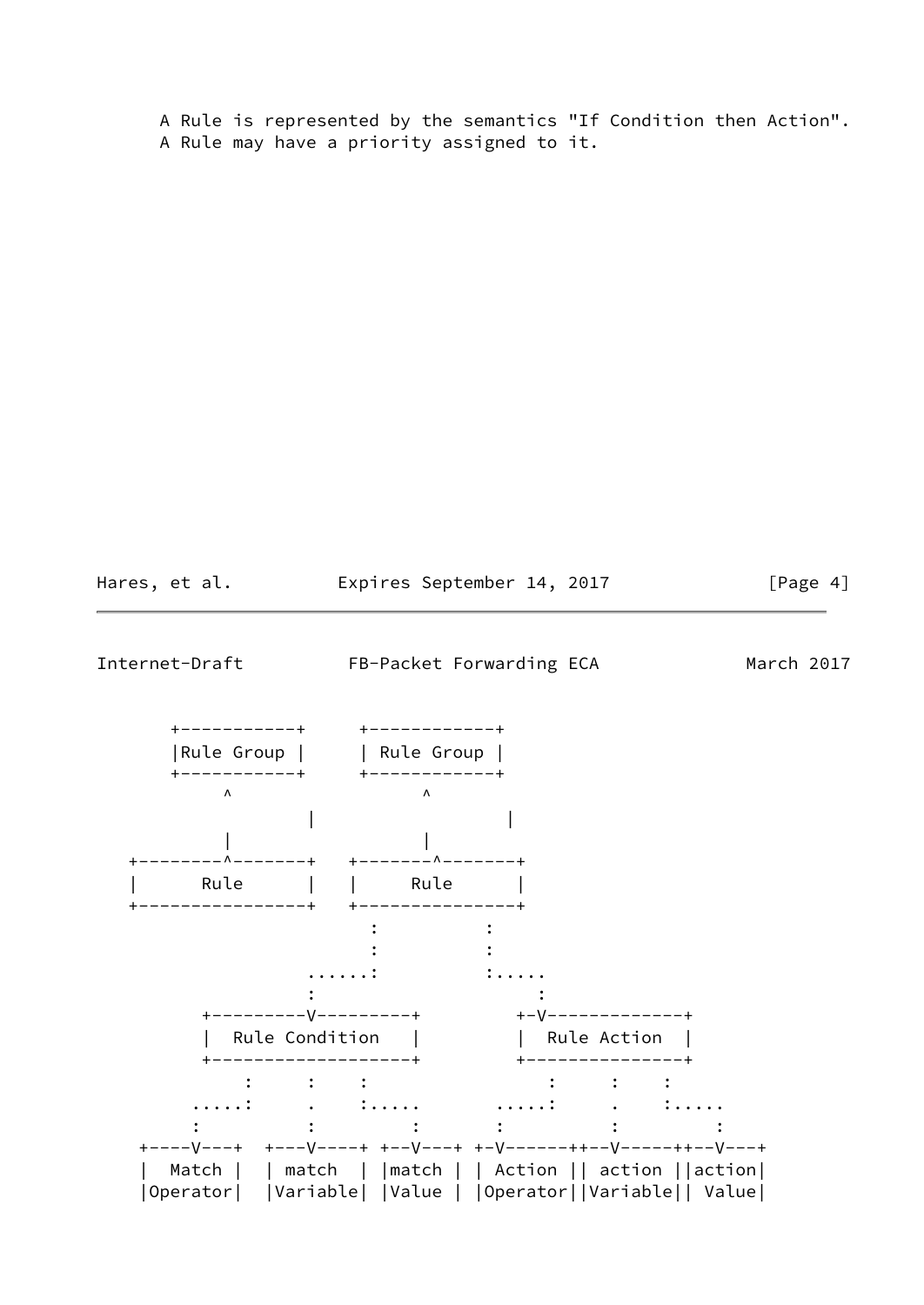+--------+ +--------+ +------+ +--------++--------++------+

Figure 1: ECA rule structure

<span id="page-5-0"></span>[3](#page-5-0). BNP Rule Groups

 The pkt ECA policy is an order set of pkt-ECA policy rules. The rules assume the event is the reception of a packet on the machine on a set of interfaces. This policy is associated with a set of interfaces on a routing device (physical or virtual).

 A Rule group allows for the easy combination of rules for management stations or users. A Rule group has the following elements:

- o name that identifies the grouping of policy rules
- o module reference reference to a yang module(s) in the yang module library that this group of policy writes policy to
- o list of rules

 Rule groups may have multiple policy groups at specific orders. For example, policy gorup 1 could have three policy rules at rule order 1 and four policy rules at rule order 5.

| Hares, et al. | Expires September 14, 2017 |  | [Page 5] |
|---------------|----------------------------|--|----------|
|               |                            |  |          |

Internet-Draft FB-Packet Forwarding ECA March 2017

 The rule has the following elements: name, order, status, priority, reference cnt, and match condition, and action as shown as shown in figure 2. The order indicates the order of the rule within the the complete list. The status of the rule is (active, inactive). The priority is the priority within a specific order of policy/filter rules. A reference count (refcnt) indicates the number of entities (E.g. network modules) using this policy. The generic rule match action conditions have match operator, a match variable and a match value. The rule actions have an action operator, action variable, and an action value.

 Rules can exist with the same rule order and same priority. Rules with the same rule order and same priority are not guaranteed to be at any specific ordering. The order number and priority have sufficient depth that administrators who wish order can specify it.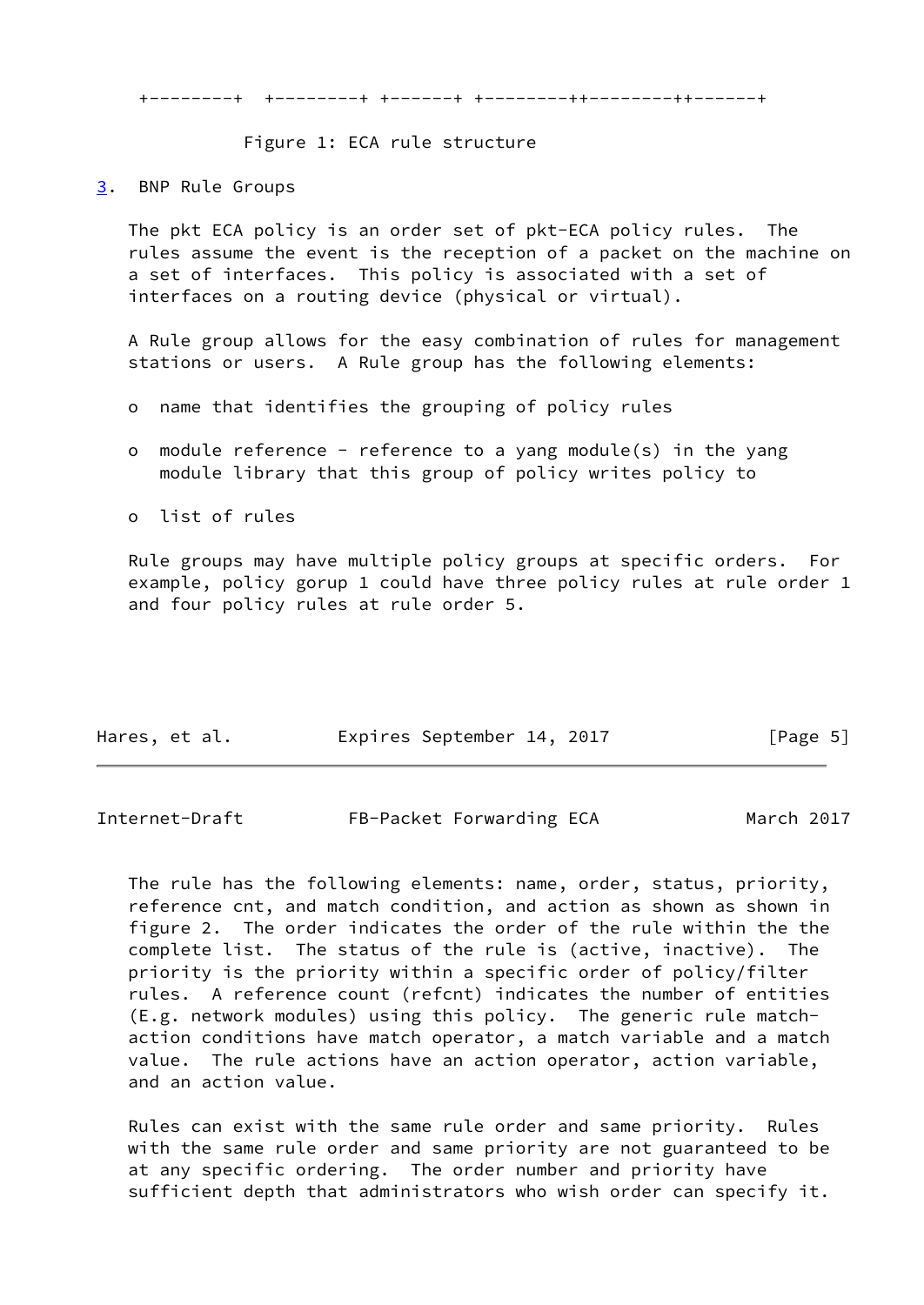

 The generic match conditions are specific to a particular layer are refined by matches to a specific layer (as figure 3 shows), and figure 5's high-level yang defines. The general actions may be generic actions that are specific to a particular layer (L2, L3, or L4) or time of day or packet size. The qos actions can be setting fields in the packet at any layer (L2-l4) or encapsulating or decapsulating the packet at a layer. The fwd-actions are forwarding

| Hares, et al. |  |  | Expires September 14, 2017 |  |  | [Page 6] |
|---------------|--|--|----------------------------|--|--|----------|
|---------------|--|--|----------------------------|--|--|----------|

<span id="page-6-0"></span>Internet-Draft FB-Packet Forwarding ECA March 2017

 functions that forward on an interface or to a next-hop. The rule status is the operational status per rule.

> Figure 3 +-------------+

 | Match | | Condition | +-------|-----+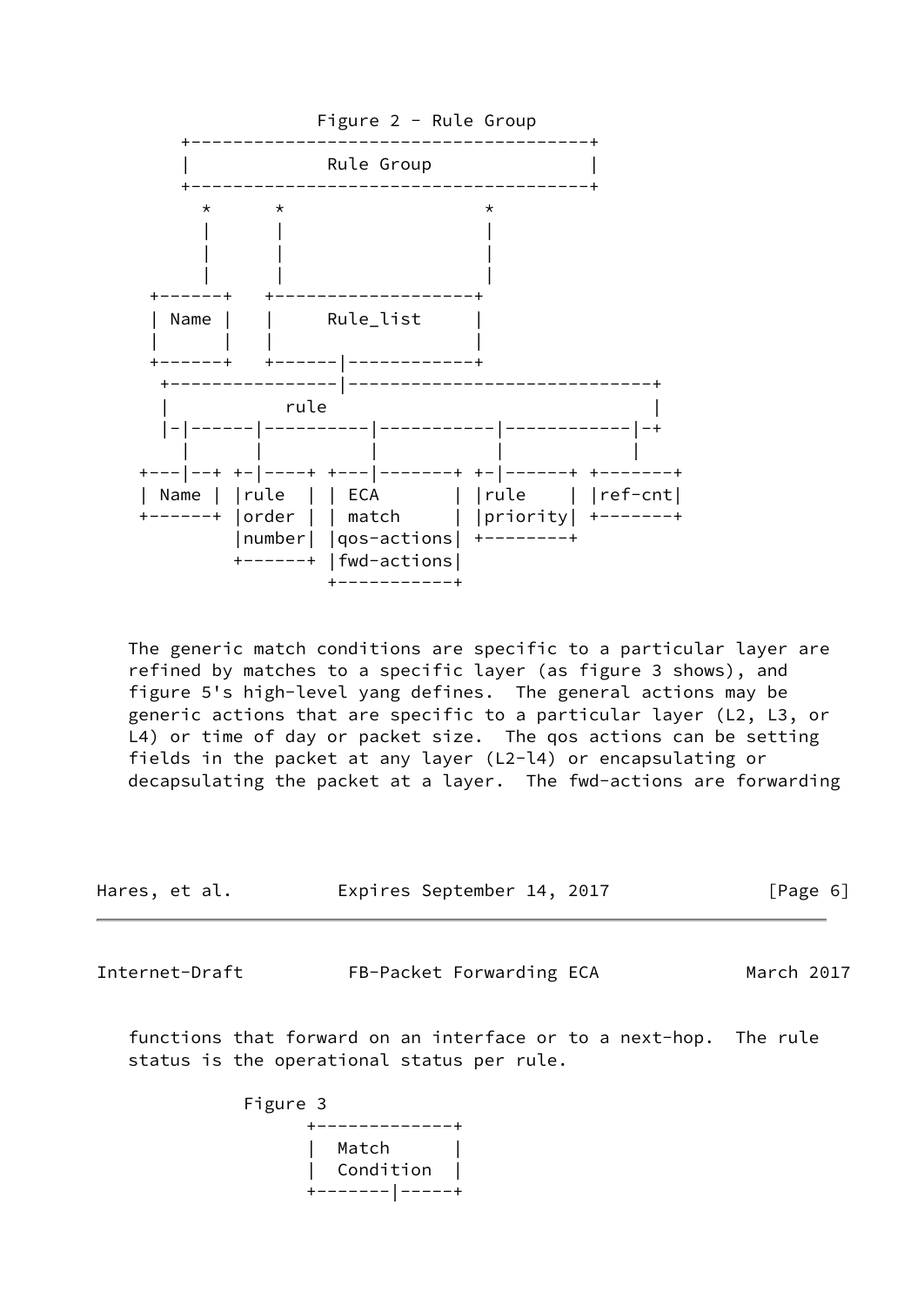```
 |
 +-------------+-|-----------+-----------+
 | | | |
 V V V V
 ............ ............ ............ ...........
      : interface: : L2 : : L3 : : L4 : . . .
      : match : : match : : match : : match :
      '''''''''''' '''''''''''' '''''''''''' '''''''''''
4. BNP Generic Info Model in High Level Yang
   Below is the high level inclusion
      Figure 5
    module:pkt-eca-policy
     import ietf-inet-types {prefix "inet"}
     import ietf-interface {prefix "if"}
     import ietf-i2rs-rib {prefix "iir"}
          import ietf-interfaces {
         prefix "if";
       }
          import ietf-inet-types {
         prefix inet;
         //rfc6991
        }
   Below is the high level yang diagram
   module ietf-pkt-eca-policy
     +--rw pkt-eca-policy-cfg
      | +--rw pkt-eca-policy-set
          | +--rw groups* [group-name]
            | | +--rw group-name string
            | | +--rw vrf-name string
            | | +--rw address-family
             | | +--rw group-rule-list* [rule-name]
            | +--rw rule-name
Hares, et al. Expires September 14, 2017 [Page 7]
Internet-Draft FB-Packet Forwarding ECA March 2017
```
| | | +--rw rule-order-id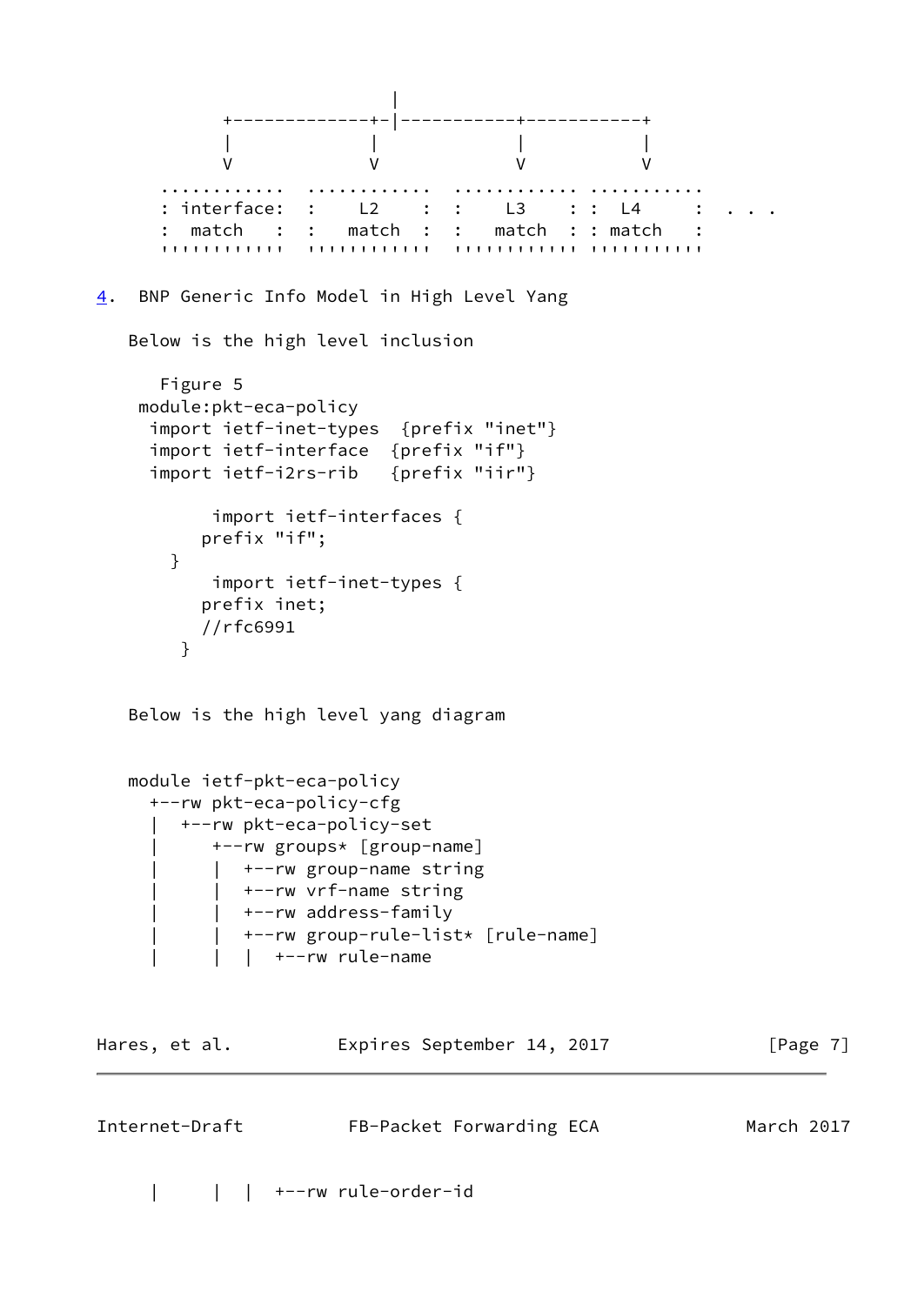```
| +--rw default-action-id integer
         | | | +--rw default-resolution-strategy-id integer
       | +--rw rules* [order-id rule-name]
          | +--rw order-id
          | +--rw rule-name
          | +--rw cfg-rule-conditions [cfgr-cnd-id]
             | | +--rw cfgr-cnd-id integer
             | | +--rw eca-event-match
            | +--rw time-event-match*
             | | .. (time of day)
             | | +--rw eca-condition-match
           | +--rw eca-pkt-matches*
             | | ... (L2-L4 matches)
          | +--rw cfg-rule-actions [cfgr-action-id]
             | | +--rw cfgr-action-id
             | | +--rw eca-actions* [action-id]
               | | | +--rw action-id uint32
             | +--rw eca-ingress-act*
            | | ... (permit, deny, mirror)
             | +--rw eca-fwd-actions*
              | | | | ... (invoke, tunnel encap, fwd)
             | +--rw eca-egress-act*
               | | | | .. .
             | +--rw eca-qos-actions*
                | | | | ...
             | +--rw ext-data-id integer
          | +--rw cfg-external-data* [cfg-ext-data-id]
             | | +--rw cfg-ext-data-id integer
             | | +--rw data-type integer
             | | +--rw priority uint64
           | uses external-data-forms
         | ... (other external data)
 +--rw pkt-eca-policy-opstate
    +--rw pkt-eca-opstate
       +--rw groups* [group-name]
         | +--rw rules-installed;
          | +--rw rules_status* [rule-name]
                | +--rw strategy-used [strategy-id]
               | +--rw
       +--rw rule-group-link* [rule-name]
       | +--rw group-name
       +--rw rules_opstate* [rule-order rule-name]
       | +--rw status
          | +--rw rule-inactive-reason
          | +--rw rule-install-reason
         | +--rw rule-installer
          | +--rw refcnt
```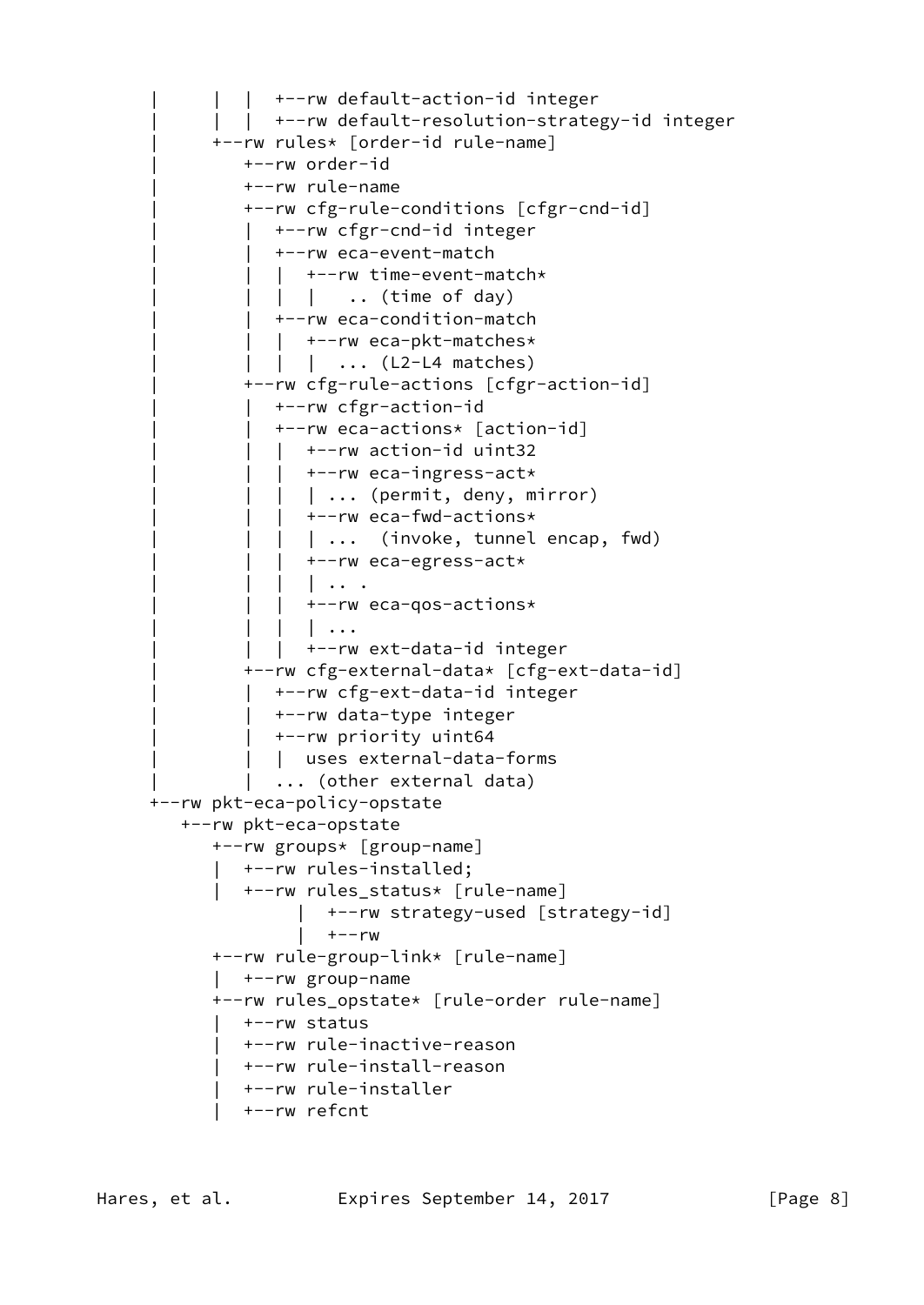```
Internet-Draft FB-Packet Forwarding ECA March 2017
            +--rw rules_op-stats* [rule-order rule-name]
               | +--rw pkts-matched
               | +--rw pkts-modified
               | +--rw pkts-forward
                    +--rw op-external-data [op-ext-data-id]
                       | +--rw op-ext-data-id integer
                       | +--rw type identityref
                       | +--rw installed-priority integer
                       | | (other details on external data )
```
The three levels of policy are expressed as:

 Config Policy definitions ======================================= Policy level: pkt-eca-policy-set group level: pkt-eca-policy-set:groups rule level: pkt-eca-policy-set:rules external id: pkt-eca-policy-set:cfg-external-data

 Operational State for Policy ======================================= Policy level: pkt-eca-policy-opstate group level: pkt-eca-opstate:groups group-rule: pkt-eca-opstate:rule-group-link\* rule level: pkt-eca\_opstate:rules\_opstate\* pkt-eca\_op-stats

figure

The filter matches struture is shown below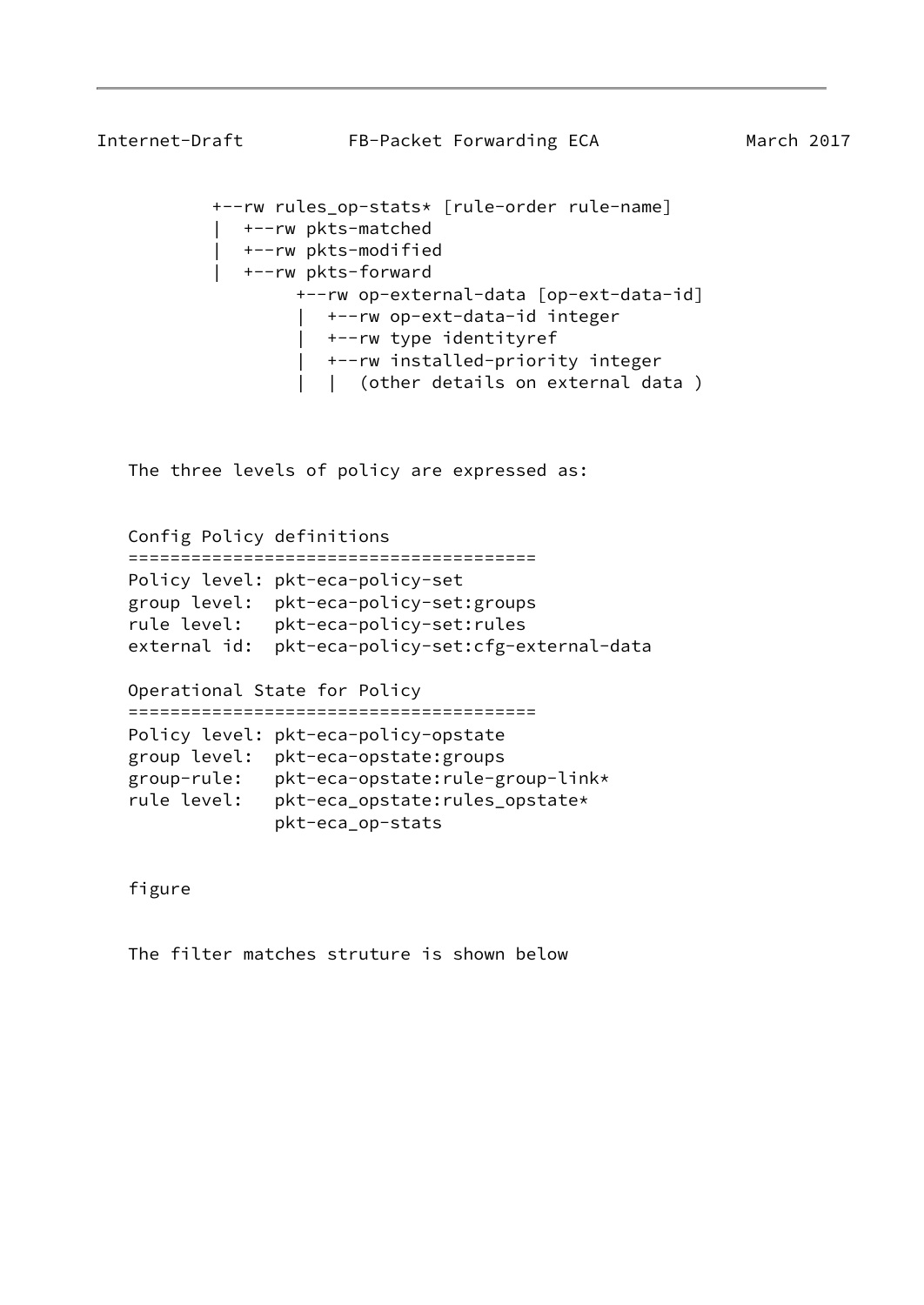#### <span id="page-10-0"></span>Internet-Draft FB-Packet Forwarding ECA March 2017

```
 module:i2rs-pkt-eca-policy
     +--rw pkt-eca-policy-cfg
      | +--rw pkt-eca-policy-set
         | +--rw groups* [group-name]
          | | ...
         | +--rw rules [order-id rule-name]
             | +--rw eca-matches
             +--case: interface-match
            | +--case: L2-header-match
            | +--case: L3-header-match
            | +--case: L4-header-match
              | | | +--case: packet-size
            | +--case: time-of-day
  module:i2rs-pkt-eca-policy
   +--rw pkt-eca-policy-cfg
      | +--rw pkt-eca-policy-set
         | +--rw groups* [group-name]
         | \cdot |...
          | +--rw rules* [order-id rule-name]
             | +--rw eca-matches
               | | . . .
             | +--rw ecq-qos-actions
              | | +--rw cnt-actions
                | | +--rw mod-actions
                  | | | +--case interface-actions
               | +--case L2-action
                   | | | +--case L3-action
               | +--case L4-action
             | +--rw eca-fwd-actions
                | | +--rw num-fwd-actions
                | | +--rw fwd-actions
                | +--rw interface interface-ref
               | +--rw next-hop rib-nexthop-ref
               | +--rw route-attributes
                  | | | +--rw rib-route-attributes-ref
               | +--rw fb-std-drop
```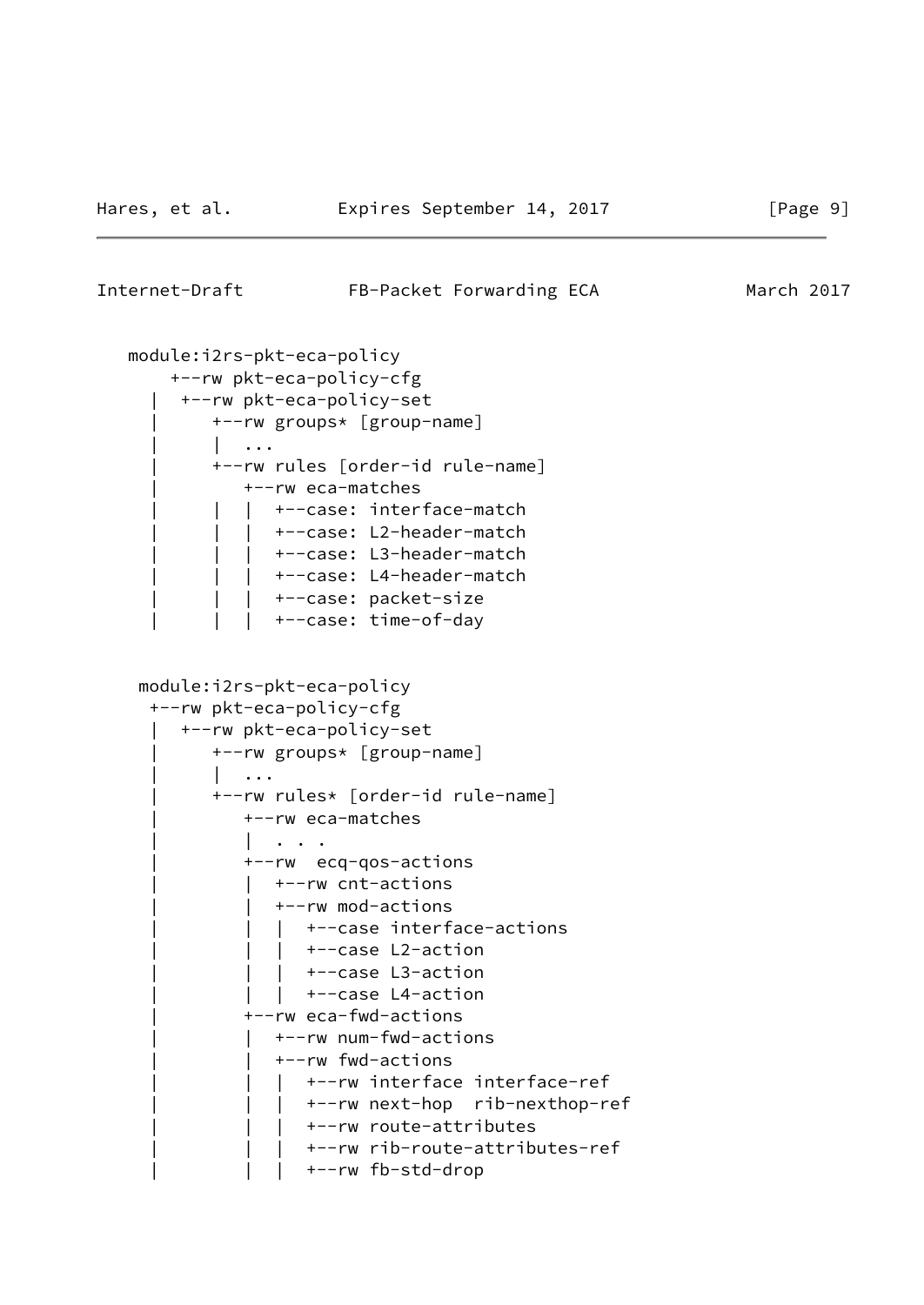<span id="page-11-0"></span>[5](#page-11-0). i2rs-eca-policy Yang module

```
 <CODE BEGINS> file "ietf-pkt-eca-policy@2017-03-13.yang"
 module ietf-pkt-eca-policy {
     namespace "urn:ietf:params:xml:ns:yang:ietf-pkt-eca-policy";
    // replace with iana namespace when assigned
     prefix "pkt-eca-policy";
```

```
Hares, et al. Expires September 14, 2017 [Page 10]
Internet-Draft FB-Packet Forwarding ECA March 2017
           import ietf-routing {
              prefix "rt";
 }
           import ietf-interfaces {
          prefix "if";
       }
           import ietf-inet-types {
          prefix inet;
          //rfc6991
        }
           import ietf-i2rs-rib {
        prefix "iir";
 }
     // meta
       organization "IETF I2RS WG";
     contact
        "email: shares@ndzh.com
             email: russ.white@riw.com
             email: linda.dunbar@huawei.com
         email: bill.wu@huawei.com";
     description
       "This module describes a basic network policy
           model with filter per layer.";
           revision "2017-03-13" {
              description "third revision";
              reference "draft-ietf-i2rs-pkt-eca-policy-dm-03";
 }
```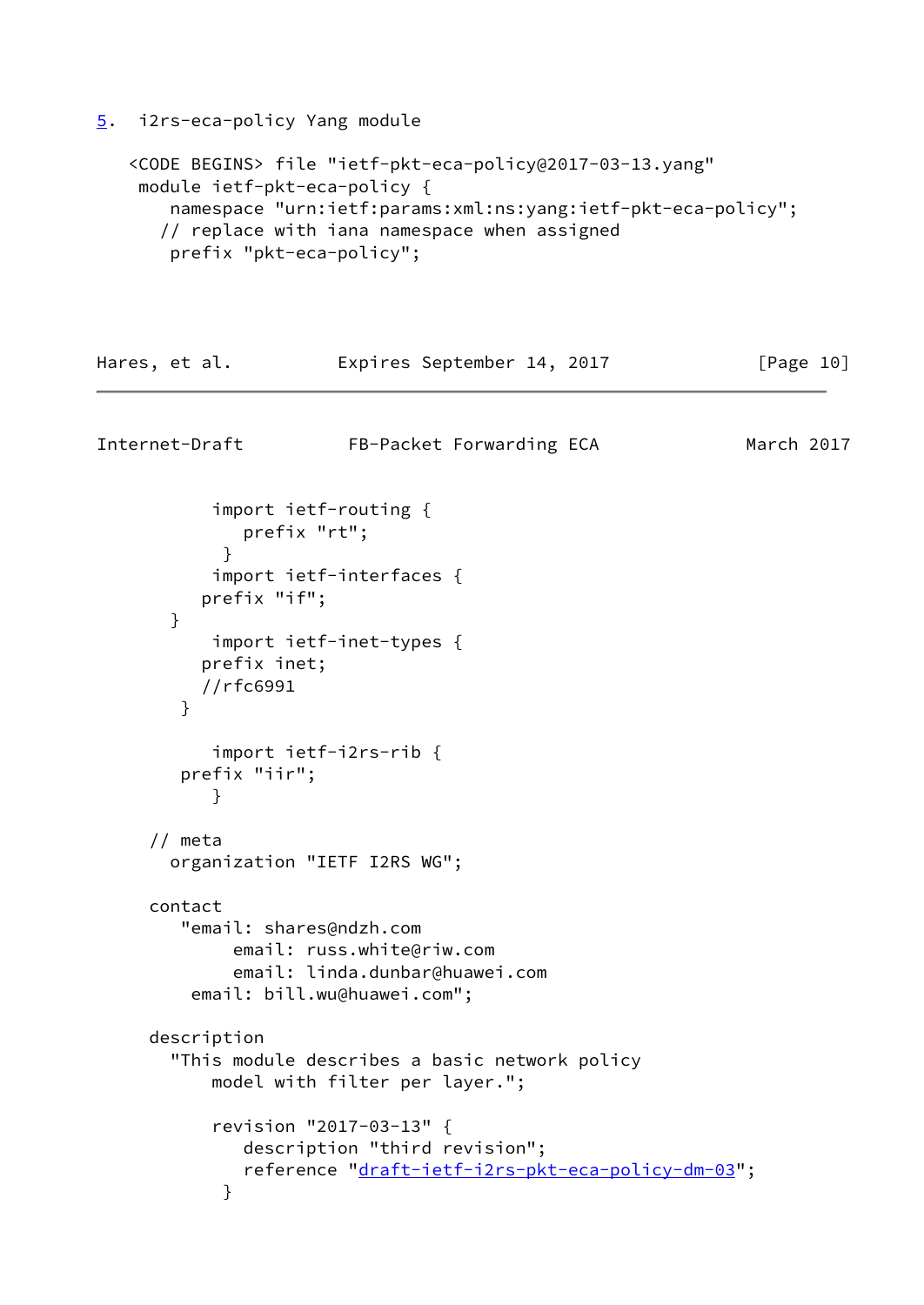```
 // interfaces - no identity matches
           // L2 header match identities
       identity l2-header-match-type {
       description
         " l2 header type for match ";
       }
     identity l2-802-1Q {
       base l2-header-match-type;
       description
         " l2 header type for 802.1Q match ";
      }
Hares, et al. Expires September 14, 2017 [Page 11]
Internet-Draft FB-Packet Forwarding ECA March 2017
      identity l2-802-11 {
        base l2-header-match-type;
        description
         " l2 header type for 802.11 match ";
 }
           identity l2-802-15 {
        base l2-header-match-type;
           description
         " l2 header type for 802.15 match ";
           }
           identity l2-NVGRE {
         base l2-header-match-type;
         description
         " l2 header type for NVGRE match ";
 }
           identity l2-mpls {
           base l2-header-match-type;
                    description
         " l2 header type for MPLS match ";
 }
           identity l2-VXLAN {
        base l2-header-match-type;
```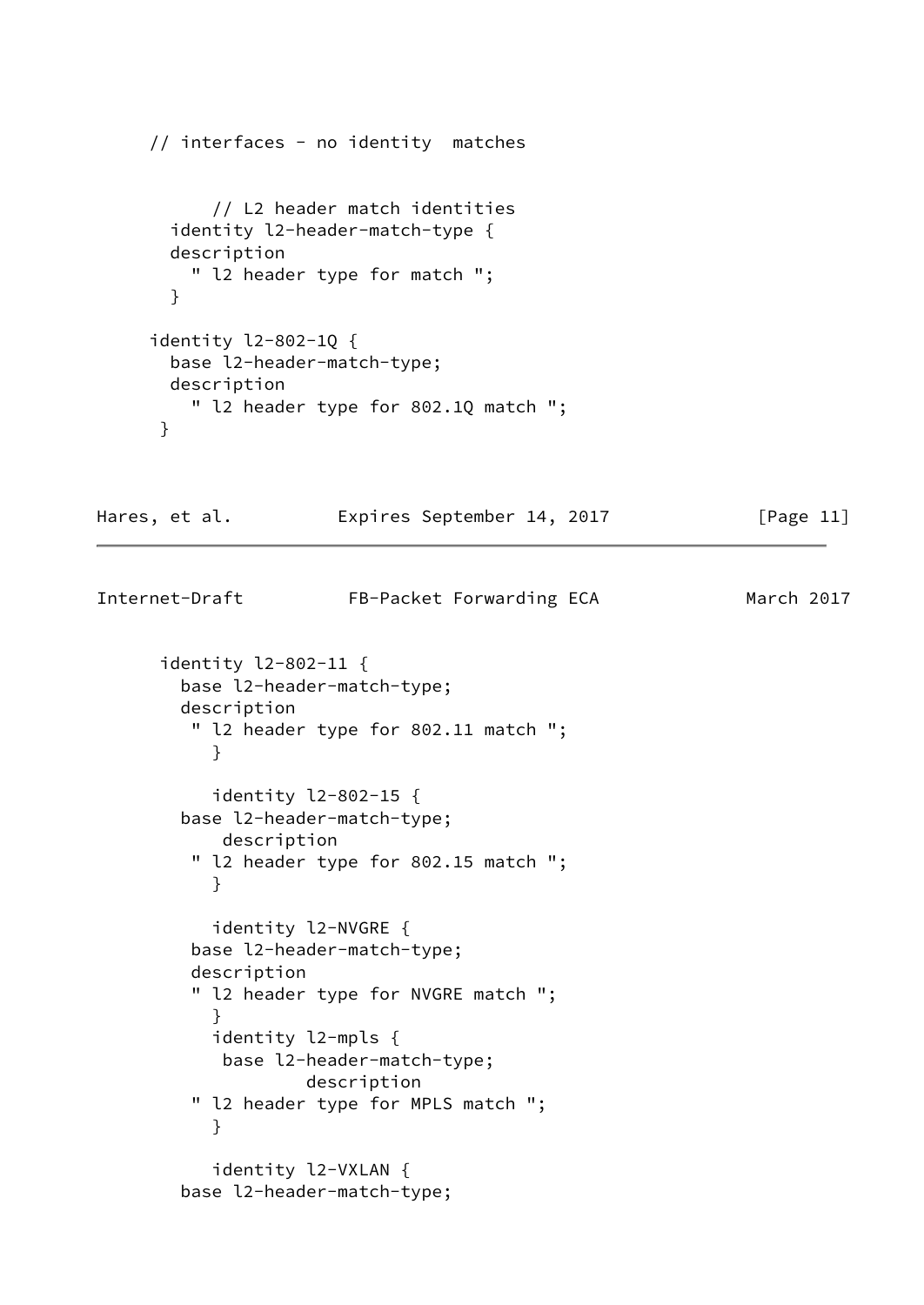```
 description
         " l2 header type for VXLAN match ";
 }
           // L3 header match identities
           identity l3-header-match-type {
       description
         " l3 header type for match ";
       }
           identity l3-ipv4-hdr {
           base l3-header-match-type;
           description
         " l3 header type for IPv4 match ";
 }
           identity l3-ipv6-hdr {
            base l3-header-match-type;
           description
         " l3 header type for IPv6 match ";
 }
Hares, et al. Expires September 14, 2017 [Page 12]
Internet-Draft FB-Packet Forwarding ECA March 2017
           identity l3-gre-tunnel {
            base l3-header-match-type;
              description "l3 header r
              type for GRE tunnel match ";
 }
           identity l3-icmp-header {
             base l3-header-match-type;
             description "L3 header match for ICMP";
 }
           identity l3-ipsec-ah-header {
             base l3-header-match-type;
             description "AH IPSEC header ";
 }
           identity l3-ipsec-esp-header {
```
base l3-header-match-type;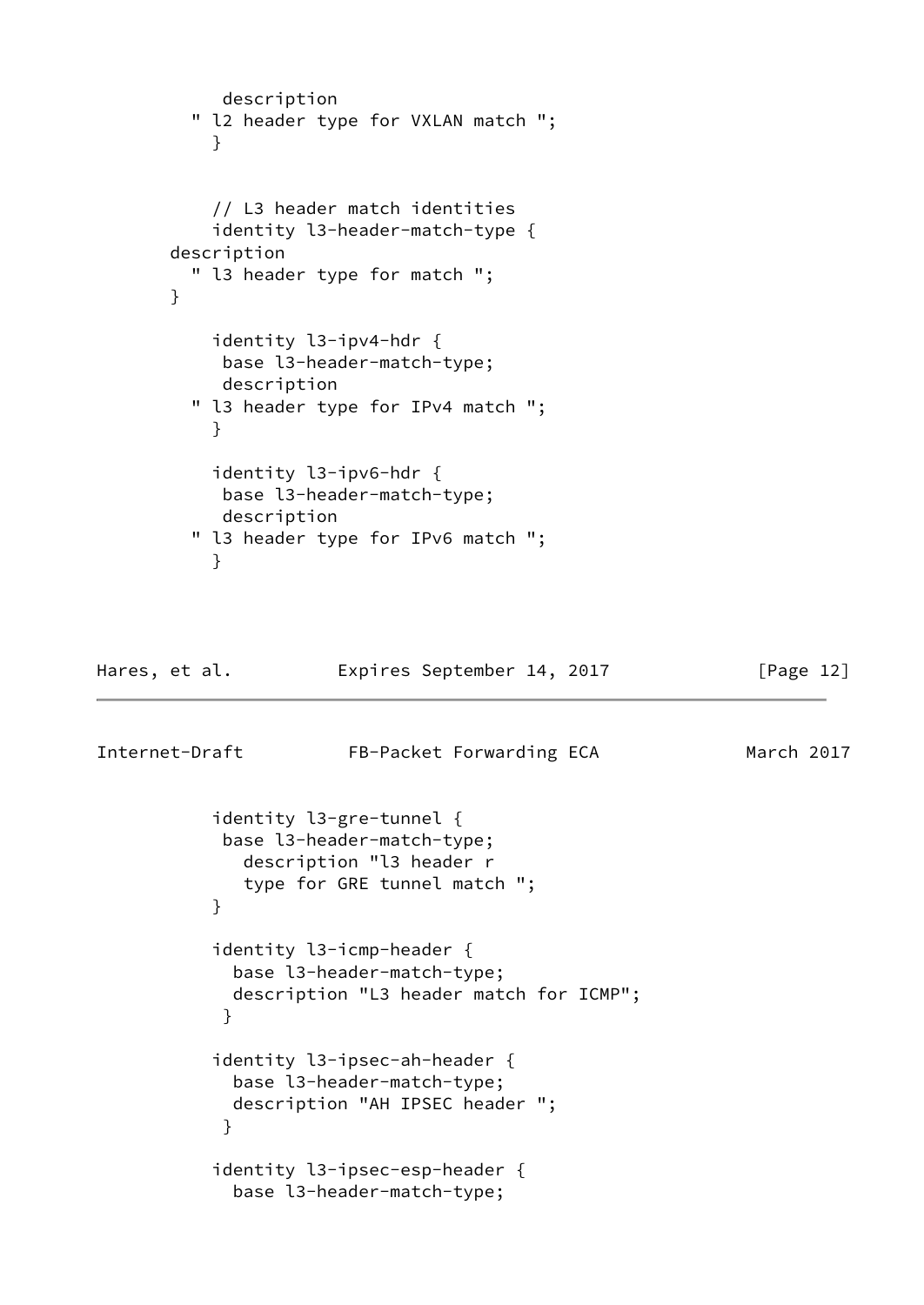```
 description "AH IPSEC header ";
 }
           // L4 header match identities
           identity l4-header-match-type {
            description "L4 header
            match types. (TCP, UDP,
            SCTP, UDPLite, etc. )";
 }
            identity l4-tcp-header {
            base l4-header-match-type;
            description "L4 header for TCP";
 }
            identity l4-udp-header {
            base l4-header-match-type;
            description "L4 header match for UDP";
 }
            identity l4-udplite {
            base l4-header-match-type;
            description "L4 header match for
              UDP lite";
 }
            identity l4-sctp-header {
            base l4-header-match-type;
             description "L4 header match for SCTP";
Hares, et al. Expires September 14, 2017 [Page 13]
Internet-Draft FB-Packet Forwarding ECA March 2017
 }
           identity rule-status-type {
        description "status
            values for rule: invalid (0),
            valid (1), valid and installed (2)";
       }
           identity rule-status-invalid {
```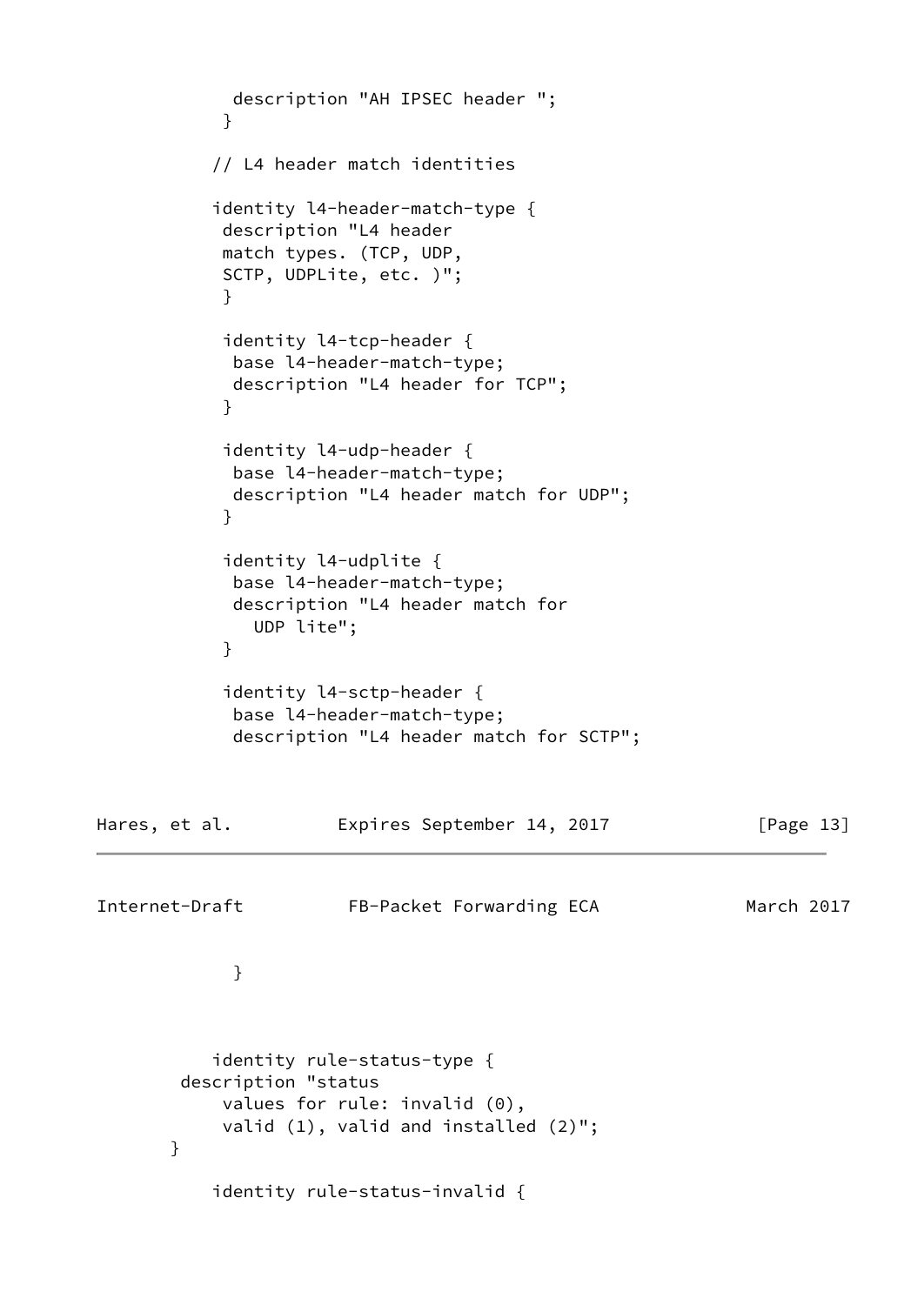```
 base rule-status-type;
              description "invalid rule status.";
       }
       identity rule-status-valid {
          base rule-status-type;
              description "This status indicates
               a valid rule.";
 }
       identity rule-status-valid-installed {
          base rule-status-type;
              description "This status indicates
           an installed rule.";
       }
       identity rule-status-valid-inactive {
          base rule-status-type;
              description "This status indicates
                   a valid ruled that is not installed.";
       }
        grouping interface-match {
              leaf match-if-name {
                   type if:interface-ref;
               description "match on interface name";
 }
              description "interface
              has name, description, type, enabled
              as potential matches";
 }
            grouping interface-actions {
              description
              "interface action up/down and
Hares, et al. Expires September 14, 2017 [Page 14]
Internet-Draft FB-Packet Forwarding ECA March 2017
               enable/disable";
                   leaf interface-up {
                    type boolean;
                    description
```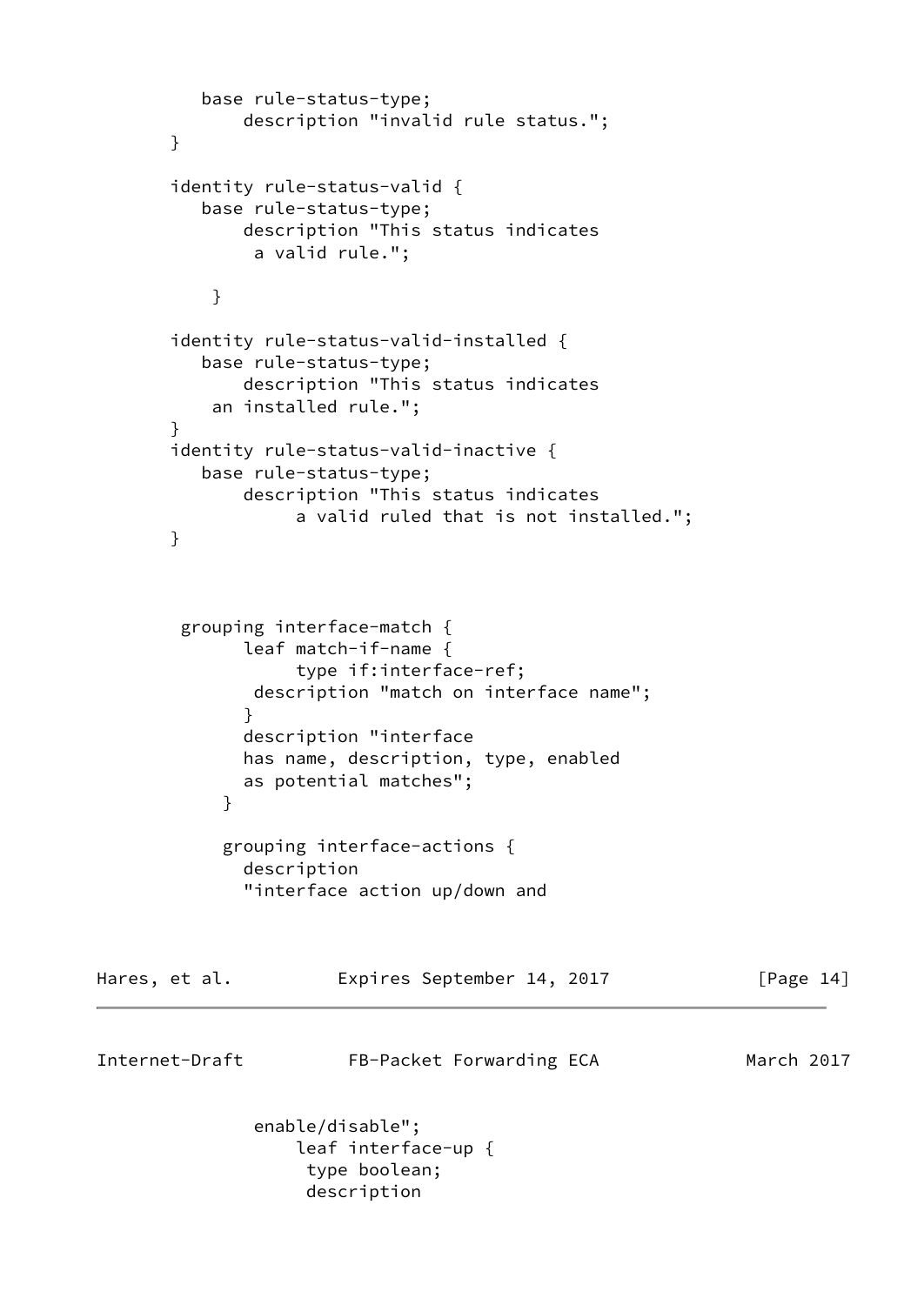```
 "action to put interface up";
 }
                 leaf interface-down {
                   type boolean;
                  description
                   "action to put interface down";
 }
                 leaf interface-enable {
                   type boolean;
                    description
                   "action to enable interface";
 }
                 leaf interface-disable {
           type boolean;
                  description
                   "action to disable interface";
 }
 }
           grouping L2-802-1Q-header {
               description
                  "This is short-term 802.1 header
                   match which will be replaced
                   by reference to IEEE yang when
                   it arrives. Qtag 1 is 802.1Q
                   Qtag2 is 802.1AD";
                   leaf vlan-present {
                     type boolean;
                     description " Include VLAN in header";
 }
                   leaf qtag1-present {
                     type boolean;
                      description " This flag value indicates
                         inclusion of one 802.1Q tag in header";
 }
                   leaf qtag2-present{
                     type boolean;
                 description "This flag indicates the
                           inclusion of second 802.1Q tag in header";
 }
                   leaf dest-mac {
```
Hares, et al. **Expires September 14, 2017** [Page 15]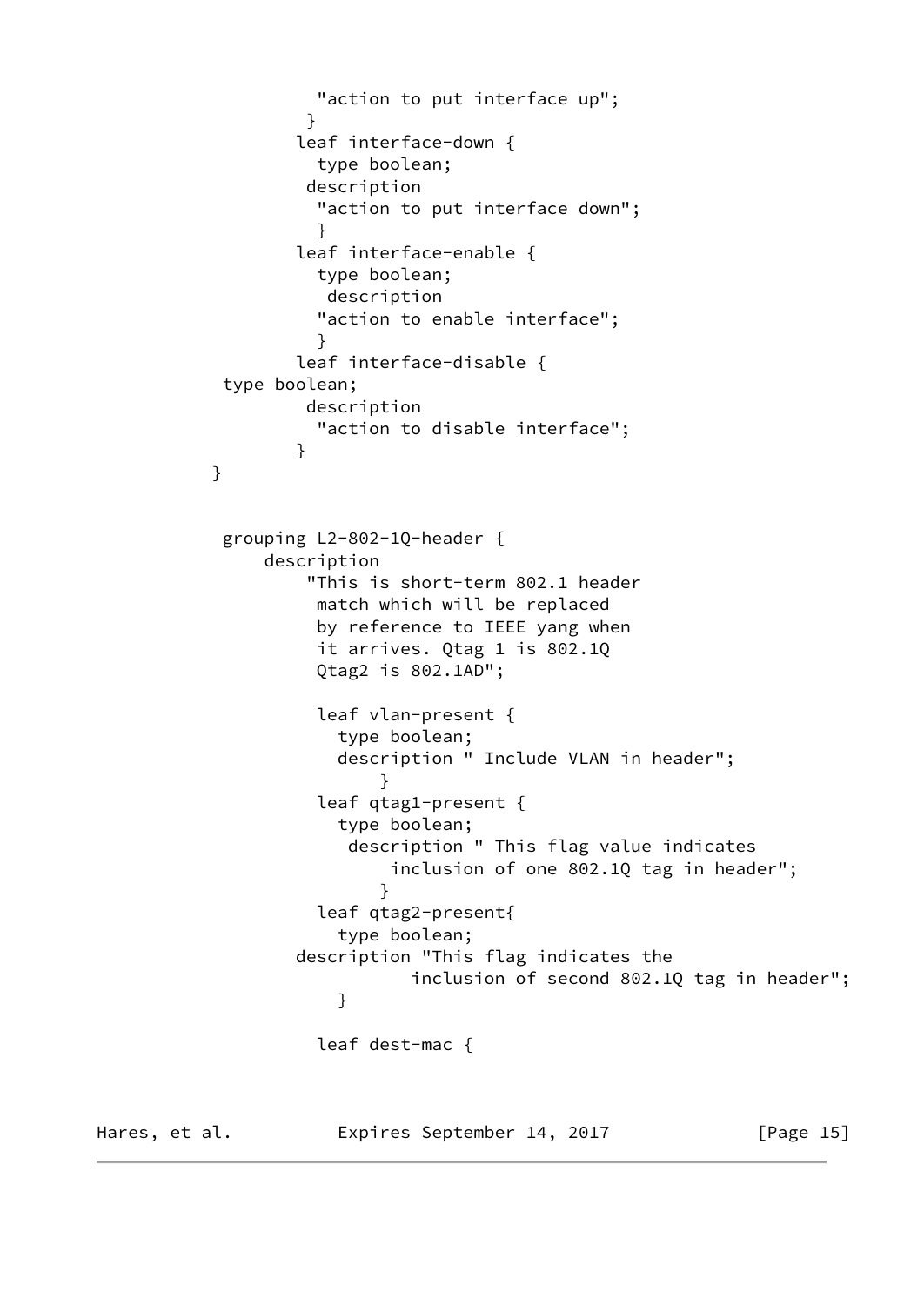```
 type uint64; //change to uint48
            description "IEEE destination MAC value
                     from the header";
 }
                  leaf src-mac {
                   type uint64; // change to unit48 description "IEEE source MAC
                    from the header";
 }
                  leaf vlan-tag {
                       type uint16;
                   description "IEEE VLAN Tag
                    from the header";
 }
                  leaf qtag1 {
                       type uint32;
                    description "Qtag1 value
                        from the header";
 }
                  leaf qtag2 {
                     type uint32;
                        description "Qtag1 value
                        from the header";
 }
                  leaf L2-ethertype {
                       type uint16;
                       description "Ether type
                       from the header";
 }
 }
           grouping L2-VXLAN-header {
             container vxlan-header {
                  uses iir:ipv4-header;
                  leaf vxlan-network-id {
                      type uint32;
                     description "VLAN network id";
 }
                  description " choices for
                    L2-VLAN header matches.
                       Outer-header only.
                       Need to fix inner header. ";
 }
             description
                "This VXLAN header may
```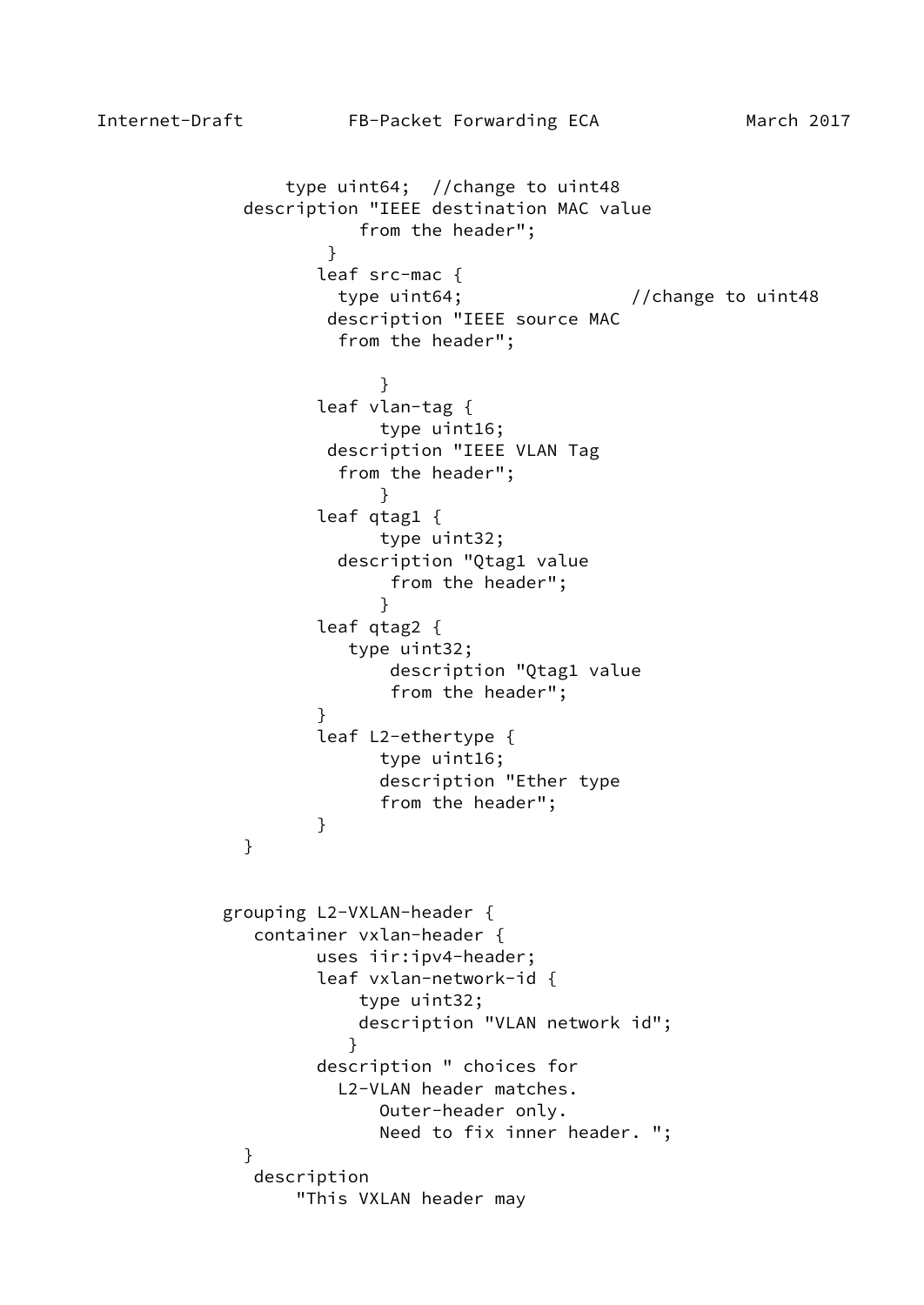| Hares, et al.  | Expires September 14, 2017                                                                                                                                                                                                                                                                                                                                                                                                                                                                                                                                                                                      | [Page 16]  |
|----------------|-----------------------------------------------------------------------------------------------------------------------------------------------------------------------------------------------------------------------------------------------------------------------------------------------------------------------------------------------------------------------------------------------------------------------------------------------------------------------------------------------------------------------------------------------------------------------------------------------------------------|------------|
| Internet-Draft | FB-Packet Forwarding ECA                                                                                                                                                                                                                                                                                                                                                                                                                                                                                                                                                                                        | March 2017 |
| }              | module reference";                                                                                                                                                                                                                                                                                                                                                                                                                                                                                                                                                                                              |            |
|                | grouping L2-NVGRE-header {                                                                                                                                                                                                                                                                                                                                                                                                                                                                                                                                                                                      |            |
| }<br>$\}$      | container nvgre-header {<br>uses L2-802-1Q-header;<br>uses iir:ipv4-header;<br>leaf gre-version {<br>type uint8;<br>description "L2-NVGRE GRE version";<br>$\}$<br>leaf gre-proto {<br>type uint16;<br>description "L2-NVGRE protocol value";<br>leaf virtual-subnet-id {<br>type uint32;<br>description "L2-NVGRE subnet id value";<br>ł<br>leaf flow-id $\{$<br>type uint16;<br>description "L2-NVGRE Flow id value";<br>}<br>// uses L2-802-1Q-header;<br>description<br>"This NVGRE header may<br>be replaced by actual NVGRE yang<br>module reference";<br>description "Grouping for<br>L2 NVGRE header."; |            |
|                | grouping L2-header-match {                                                                                                                                                                                                                                                                                                                                                                                                                                                                                                                                                                                      |            |
|                | choice l2-header-match-type {<br>case l2-802-1Q {<br>uses L2-802-1Q-header;                                                                                                                                                                                                                                                                                                                                                                                                                                                                                                                                     |            |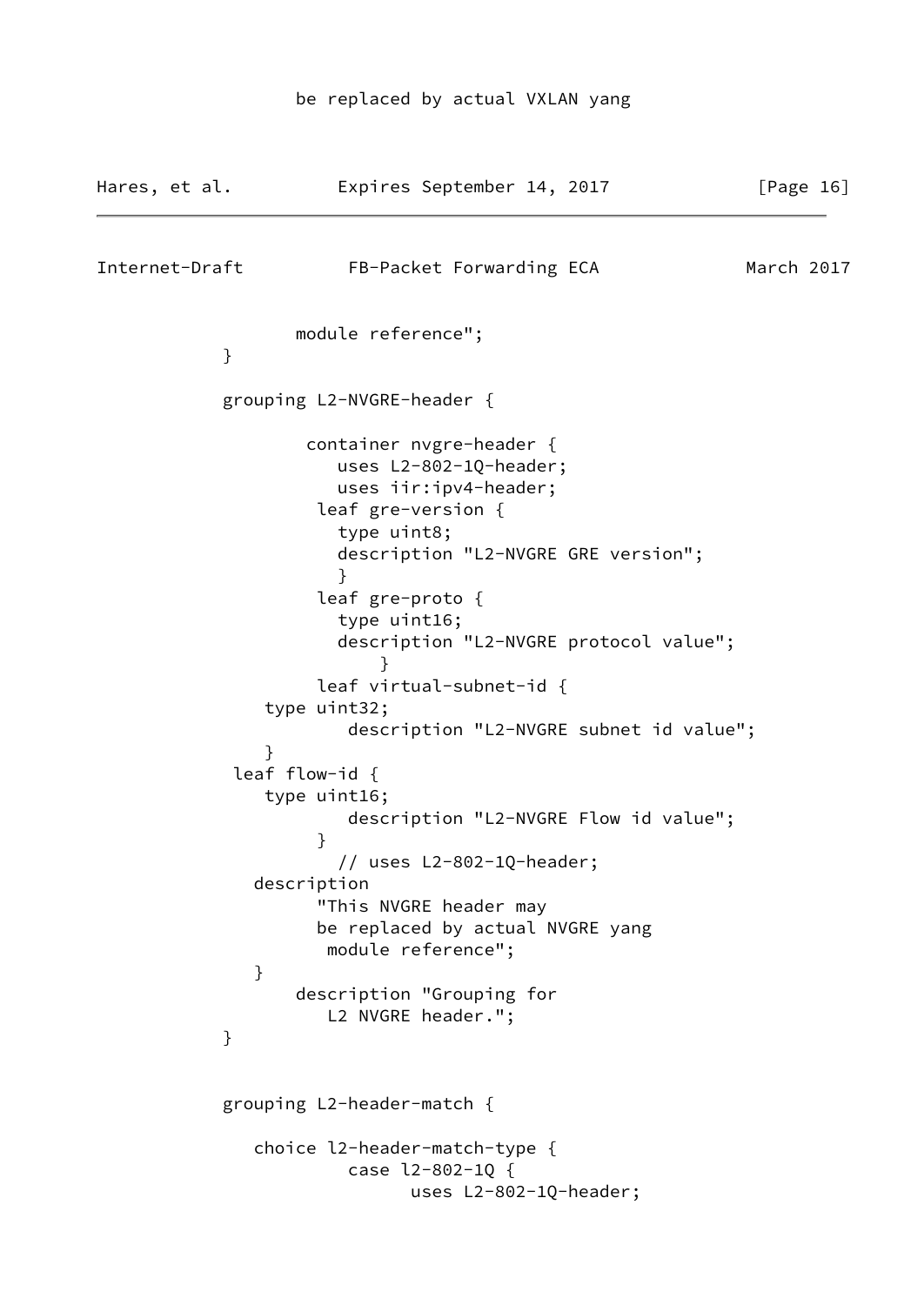```
 }
                       case l2-802-11 {
                        // matches for 802.11 headers
 }
                       case l2-802-15 {
                    // matches for 802.1 Ethernet
 }
                       case l2-NVGRE {
Hares, et al. Expires September 14, 2017 [Page 17]
Internet-Draft FB-Packet Forwarding ECA March 2017
                        // matches for NVGRE
                       uses L2-NVGRE-header;
 }
                       case l2-VXLAN-header {
                       uses L2-VXLAN-header;
 }
                       case l2-mpls-header {
                        uses iir:mpls-header;
 }
                description "Choice of L2
                   headers for L2 match";
 }
         description
               " The layer 2 header match includes
                  any reference to L2 technology";
 }
          grouping L2-NVGRE-mod-acts {
           // actions for NVGRE
            leaf set-vsid {
         type boolean;
              description
                 "Boolean flag to set VSID in packet";
 }
            leaf set-flowid {
              type boolean;
              description
                  "Boolean flag to set VSID in packet";
 }
            leaf vsi {
            type uint32;
                description
                 "VSID value to set in packet";
```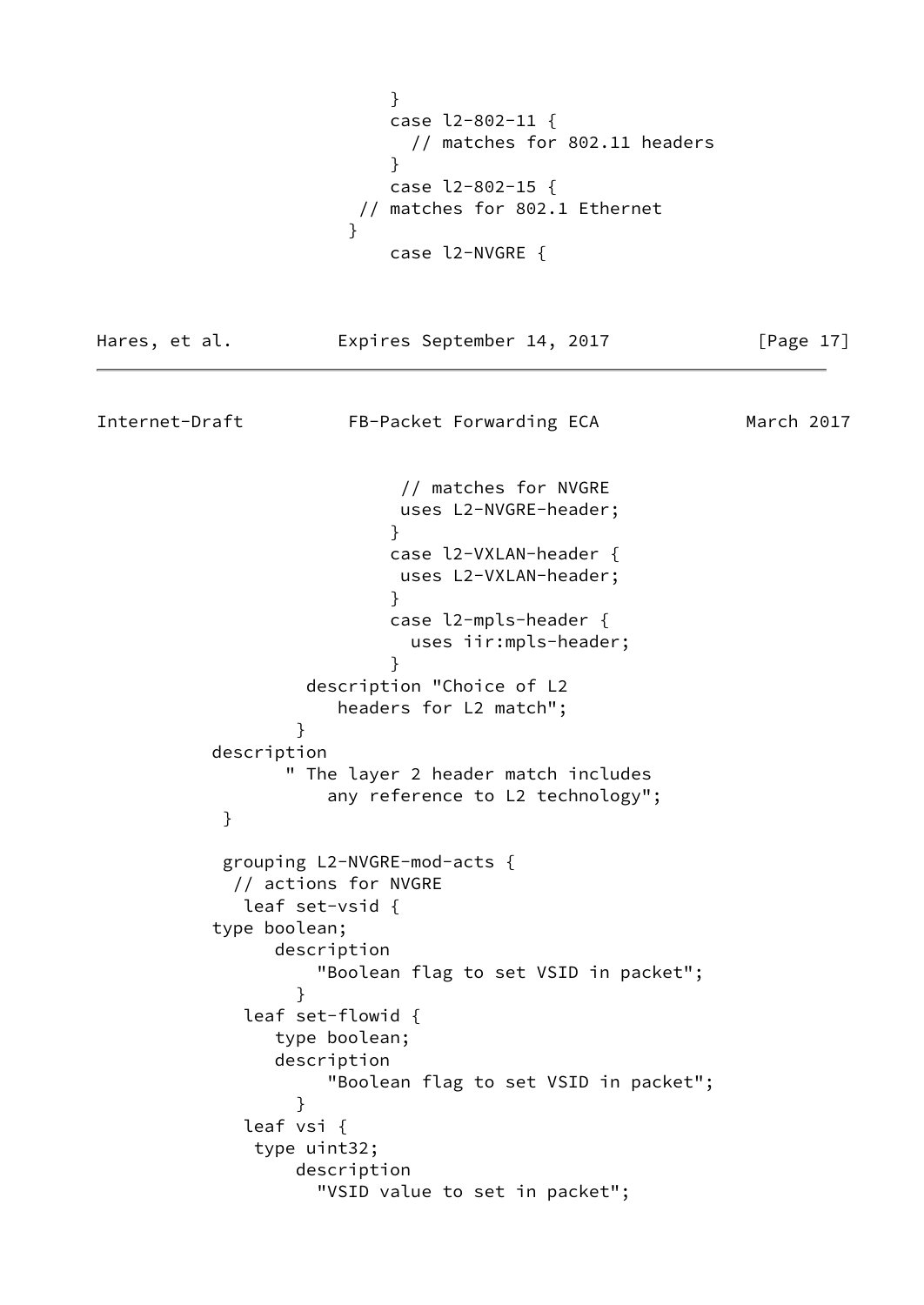```
 }
             leaf flow-id {
                  type uint16;
              description
                  "flow-id value to set in packet";
 }
             description "L2-NVRE Actions";
 }
           grouping L2-VXLAN-mod-acts {
             leaf set-network-id {
               type boolean;
               description
                  "flag to set network id in packet";
 }
Hares, et al. Expires September 14, 2017 [Page 18]
Internet-Draft FB-Packet Forwarding ECA March 2017
             leaf network-id {
              type uint32;
                  description
                  "network id value to set in packet";
 }
             description "VXLAN header
              modification actions.";
 }
           grouping L2-mpls-mod-acts {
             leaf pop {
             type boolean;
              description
                  "Boolean flag to pop mpls header";
 }
             leaf push {
                 type boolean;
              description
                  "Boolean flag to push value into
                  mpls header";
 }
             leaf mpls-label {
                  type uint32;
                  description
                  "mpls label to push in header";
 }
```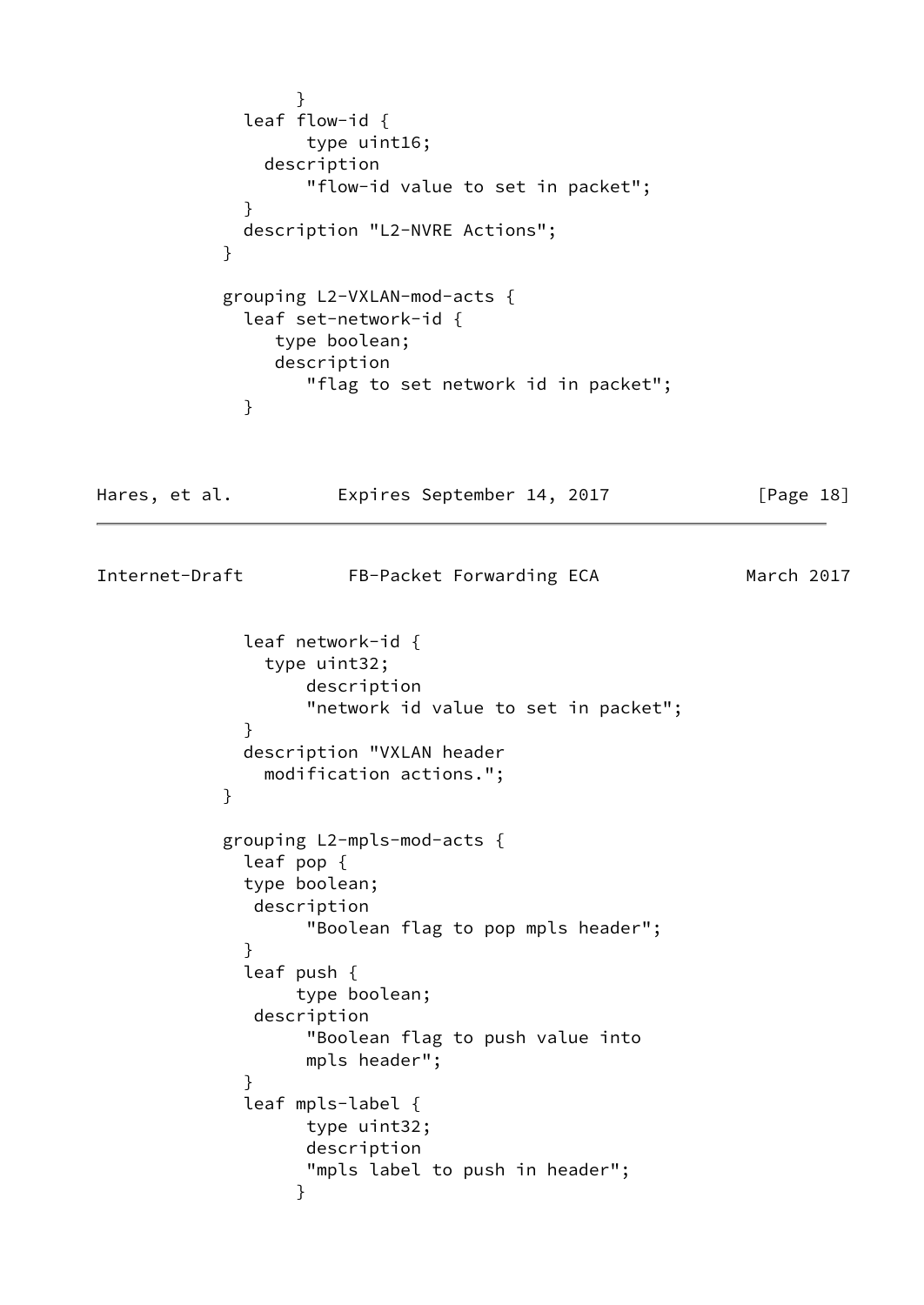```
 description "MPLS modify
                  header actions";
 }
           grouping l2-header-mod-actions {
                 leaf l2-802-1Q {
                  type uint8;
                  description "actions for 802.1Q";
 }
                 leaf l2-802-11 {
                  type uint8;
                  description "actions for 802.11";
 }
                 leaf l2-802-15 {
                  type uint8;
                  description "ations for 802.15";
 }
                 uses L2-NVGRE-mod-acts;
          uses L2-VXLAN-mod-acts;
                 uses L2-mpls-mod-acts;
Hares, et al. Expires September 14, 2017 [Page 19]
Internet-Draft FB-Packet Forwarding ECA March 2017
                 description
                  " The layer 2 header match includes
                   any reference to L2 technology";
 }
          grouping L3-header-match {
             choice L3-header-match-type {
                   case l3-ipv4-hdr {
                     uses iir:ipv4-header;
 }
                   case l3-ipv6-hdr {
                     uses iir:ipv6-header;
 }
                   case L3-gre-tunnel {
                     uses iir:gre-header;
 }
                     description "match for L3
```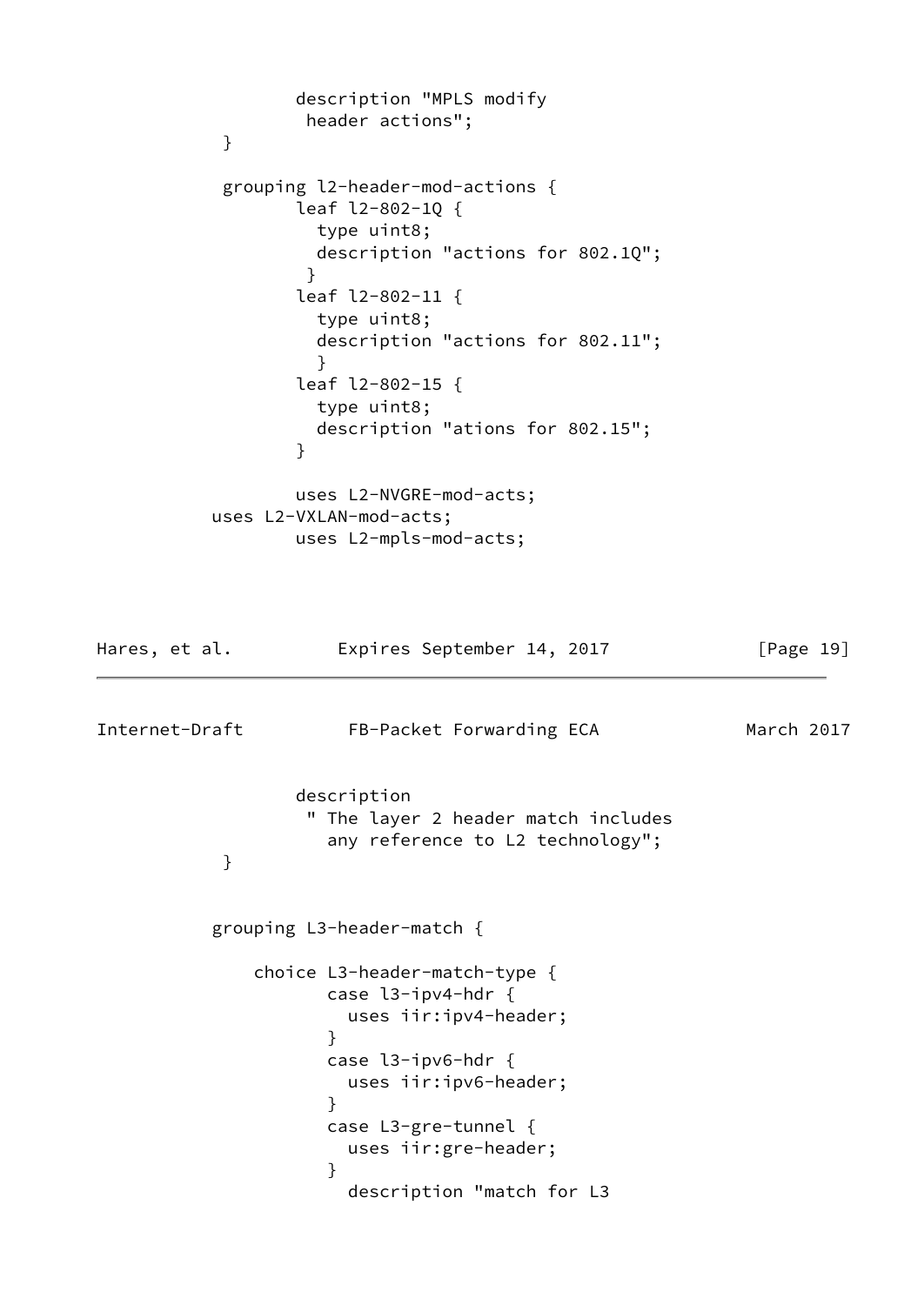```
 headers for IPv4, IPv6,
                         and GRE tunnels";
 }
          description "match for L3 headers";
 }
          grouping ipv4-encapsulate-gre {
             leaf encapsulate {
             type boolean;
                 description "flag to encapsulate headers";
 }
              leaf ipv4-dest-address {
                       type inet:ipv4-address;
                       description
                       "Destination Address for GRE header";
 }
                 leaf ipv4-source-address {
                        type inet:ipv4-address;
                     description
                        "Source Address for GRE header";
 }
                 description
                 "encapsulation actions for IPv4 headers";
 }
          grouping L3-header-actions {
           choice l3-header-act-type {
                 case l3-ipv4-hdr {
                    leaf set-ttl {
Hares, et al. Expires September 14, 2017 [Page 20]
Internet-Draft FB-Packet Forwarding ECA March 2017
                         type boolean;
                         description "flag to set TTL";
 }
                       leaf set-dscp {
                         type boolean;
                         description "flag to set DSCP";
 }
                    leaf ttl-value {
                         type uint8;
                         description "TTL value to set";
 }
                       leaf dscp-val {
```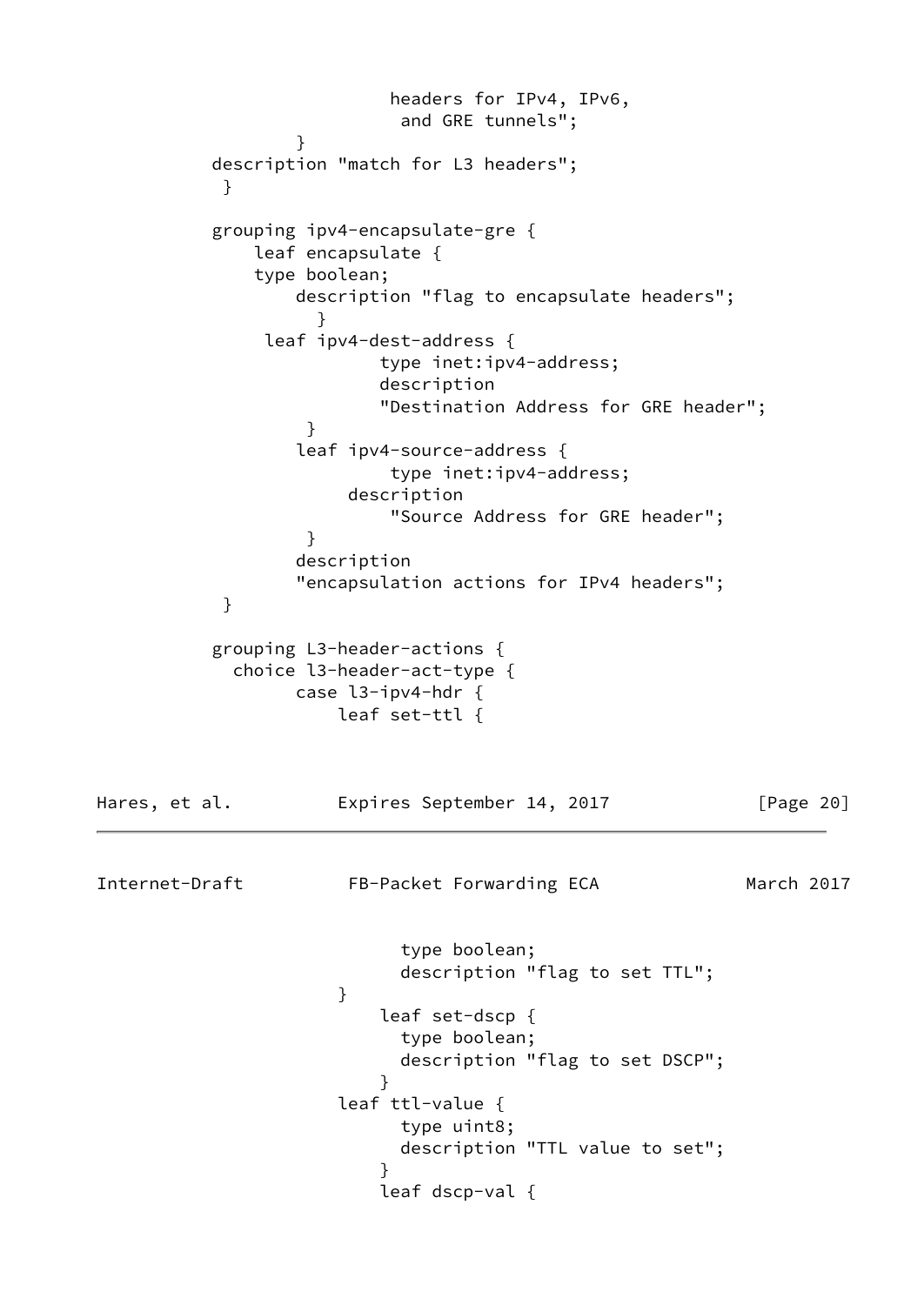```
 type uint8;
                        description "dscp value to set";
 }
 }
                case l3-ipv6-hdr {
                   leaf set-next-header {
                        type boolean;
                        description
                         "flag to set next routing
                         header in IPv6 header";
 }
                       leaf set-traffic-class {
                        type boolean;
                        description
                         "flag to set traffic class
                         in IPv6 header";
 }
                       leaf set-flow-label {
                         type boolean;
                         description
                         "flag to set flow label
                           in IPv6 header";
 }
                       leaf set-hop-limit {
                         type boolean;
                         description "flag
                          to set hop limit in
                             L3 packet";
 }
                       leaf ipv6-next-header {
                         type uint8;
                         description "value to
                         set in next IPv6 header";
 }
                       leaf ipv6-traffic-class {
Hares, et al.           Expires September 14, 2017           [Page 21]
Internet-Draft FB-Packet Forwarding ECA March 2017
                         type uint8;
                         description "value to set
                             in traffic class";
 }
```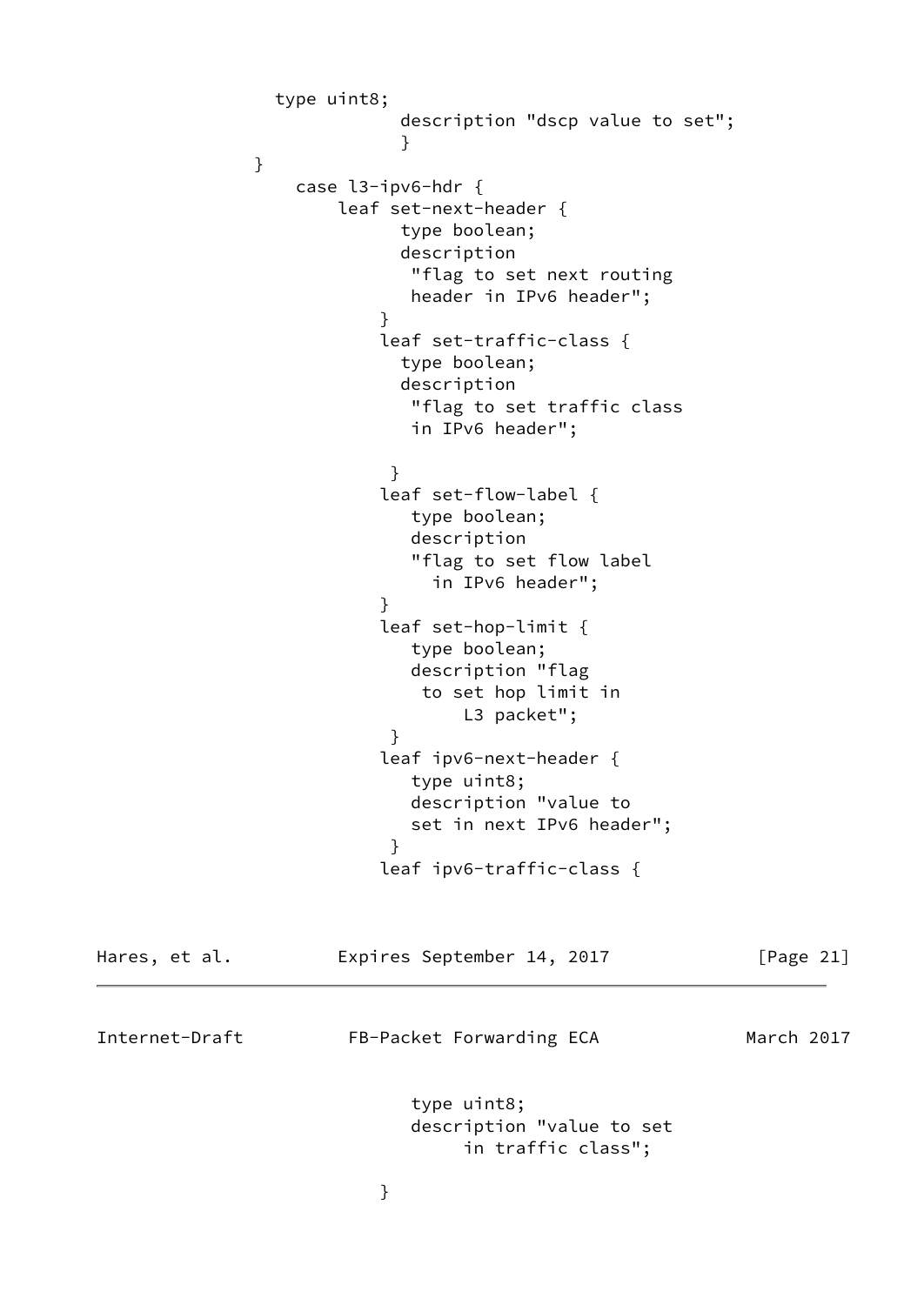```
 leaf ipv6-flow-label {
                          type uint16;
                           description "value to set
                                in IPOv6 flow label";
 }
                        leaf ipv6-hop-limit {
                          type uint8;
                          description "value to set
                            in hop count";
 }
 }
                 case L3-gre-tunnel {
                    leaf decapsulate {
                          type boolean;
                   description "flag to
                           decapsulate GRE packet";
 }
                     description "GRE tunnel
                  actions" ;
 }
                 description "actions that can
                   be performed on L3 header";
 }
           description "actions to
            be performed on L3 header";
 }
           grouping tcp-header-match {
            leaf tcp-src-port {
              type uint16;
              description "source port match value";
 }
            leaf tcp-dst-port {
              type uint16;
           description "dest port value
                  to match";
 }
                  leaf sequence-number {
                  type uint32;
                  description "sequence number
                   value to match";
```
Hares, et al. **Expires September 14, 2017** [Page 22]

Internet-Draft FB-Packet Forwarding ECA March 2017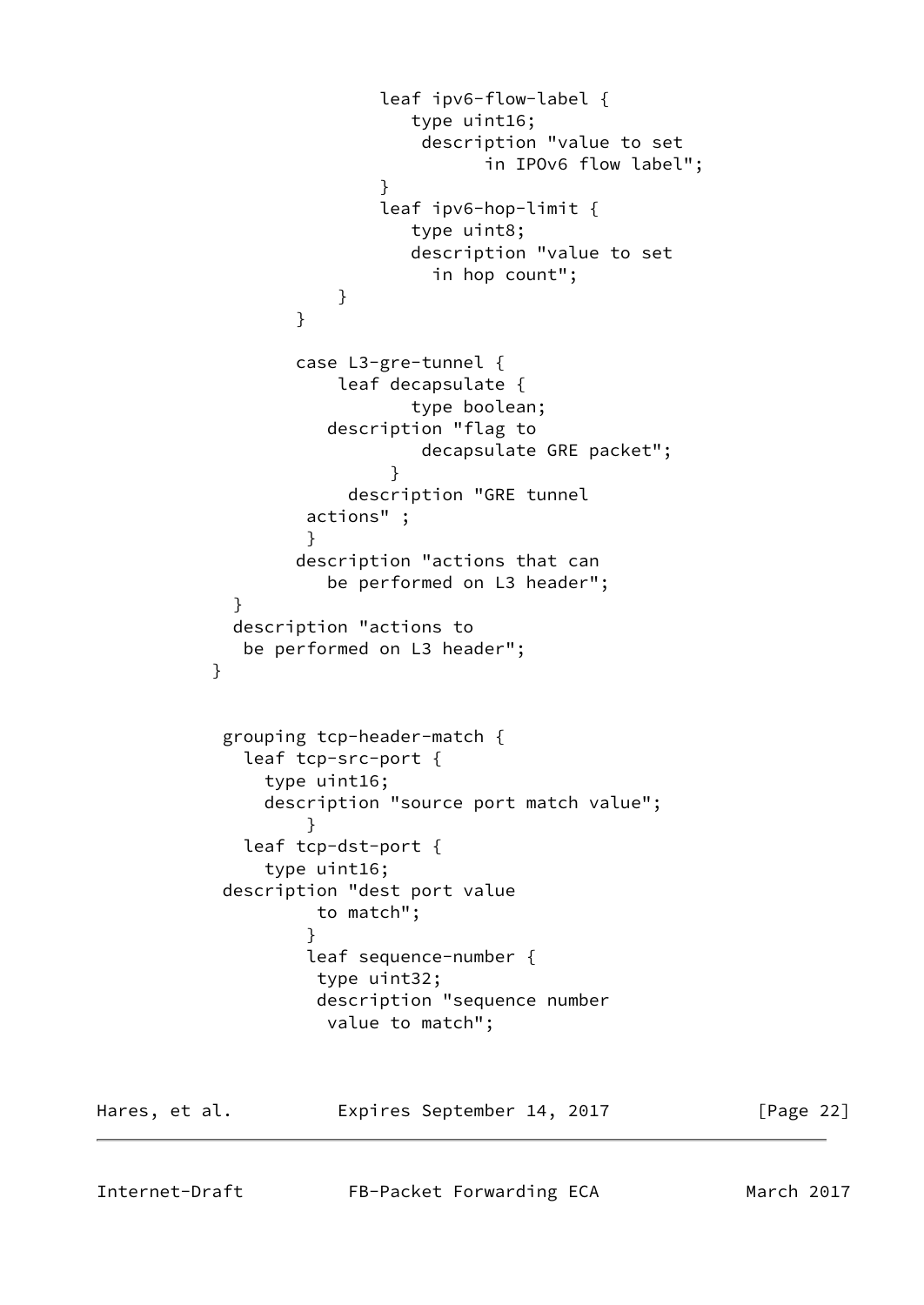```
 }
                  leaf ack-number {
                  type uint32;
                  description "action value to
                   match";
 }
             description "match for TCP
                  header";
 }
           grouping tcp-header-action {
             leaf set-tcp-src-port {
               type boolean;
               description "flag to set
                    source port value";
 }
             leaf set-tcp-dst-port {
              type boolean;
              description "flag to set source port value";
 }
             leaf tcp-s-port {
               type uint16;
               description "source port match value";
 }
             leaf tcp-d-port {
               type uint16;
           description "dest port value
                   to match";
 }
              leaf seq-num {
                   type uint32;
                   description "sequence number
                    value to match";
 }
                  leaf ack-num {
                  type uint32;
                  description "action value to
                   match";
 }
             description "Actions to
                modify TCP header";
 }
          grouping udp-header-match {
              leaf udp-src-port {
                  type uint16;
               description "UDP source
```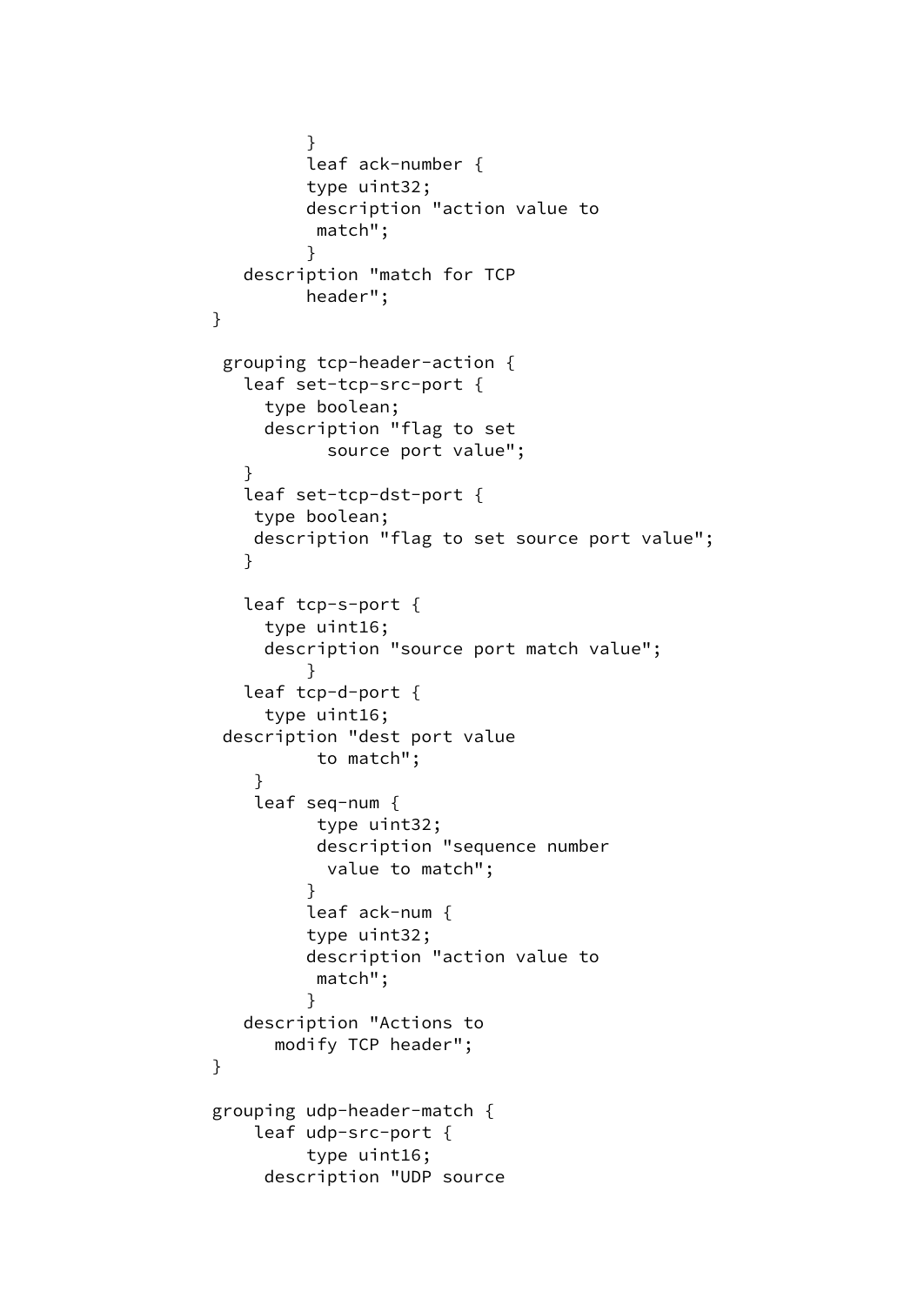```
Internet-Draft FB-Packet Forwarding ECA March 2017
                    port match value";
 }
                 leaf udp-dst-port {
                   type uint16;
                description "UDP Destination
                     port match value";
 }
              description "match values for
                   UDP header";
          }
          grouping udp-header-action {
              leaf set-udp-src-port {
                  type boolean;
               description "flag to set
                    UDP source port match value";
 }
                 leaf set-udp-dst-port {
                  type boolean;
               description
                    "flag to set UDP destination port match value";
 }
                 leaf udp-s-port {
                  type uint16;
               description "UDP source
                    port match value";
 }
                 leaf udp-d-port {
                   type uint16;
                description "UDP Destination
                     port match value";
 }
             description "actions to set
              values in UDP header";
 }
          grouping sctp-chunk {
                 leaf chunk-type {
                   type uint8;
                   description "sctp chunk type value";
```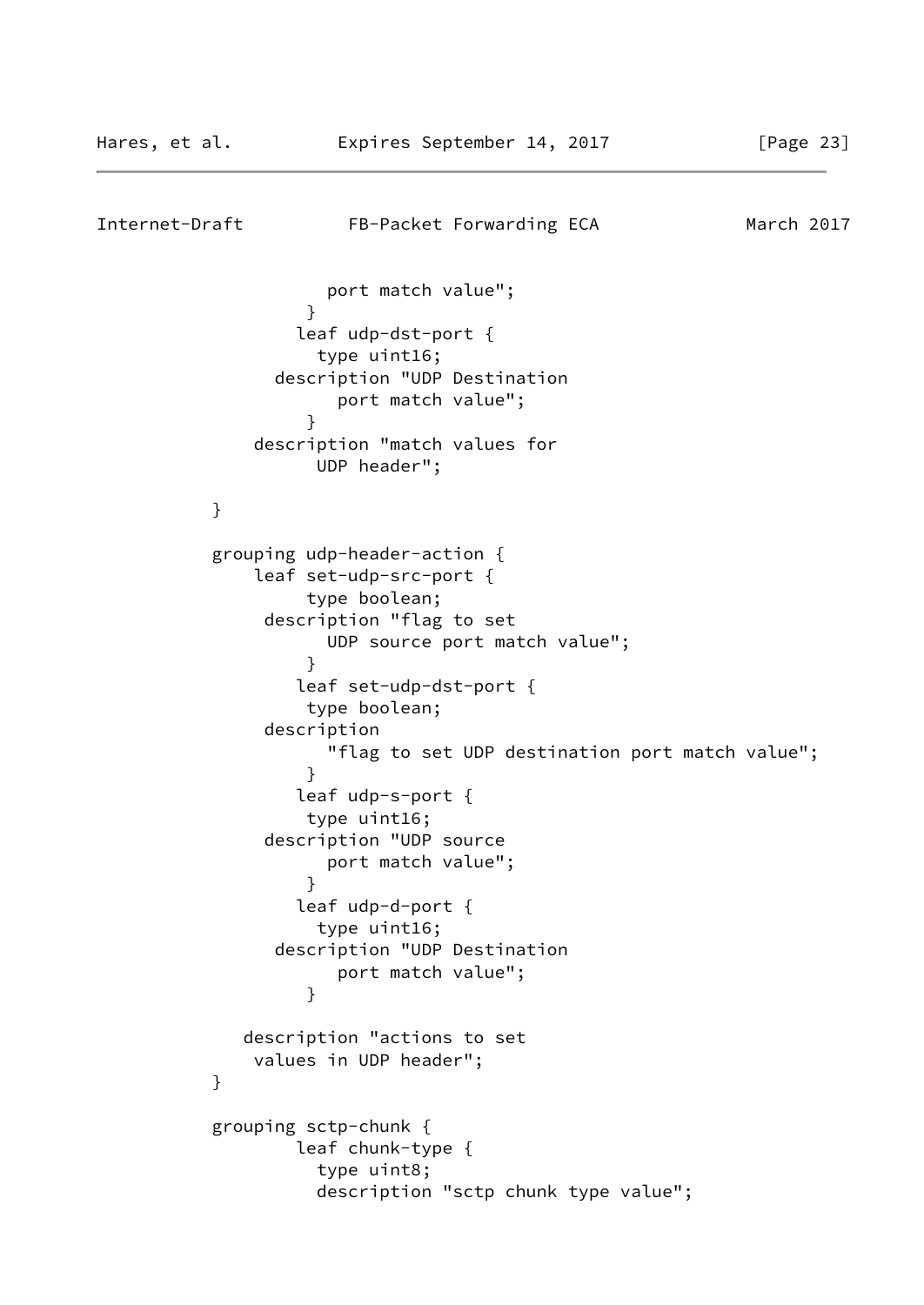```
 }
                 leaf chunk-flag {
                   type uint8;
                   description "sctp chunk type
                    flag value";
 }
Hares, et al. Expires September 14, 2017 [Page 24]
Internet-Draft FB-Packet Forwarding ECA March 2017
                 leaf chunk-length {
                   type uint16;
                   description "sctp chunk length";
 }
             leaf chunk-data-byte-zero {
                   type uint32;
                   description "byte zero of
                    stcp chunk data";
 }
             description "sctp chunck
              header match fields";
 }
           grouping sctp-header-match {
              uses sctp-chunk;
              leaf stcp-src-port {
                  type uint16;
              description "sctp header match
                    source port value";
 }
                 leaf sctp-dst-port {
                  type uint16;
               description "sctp header match
                   destination port value";
 }
                 leaf sctp-verify-tag {
                  type uint32;
               description "sctp header match
                    verification tag value";
 }
                 description "SCTP header
                     match values";
          }
```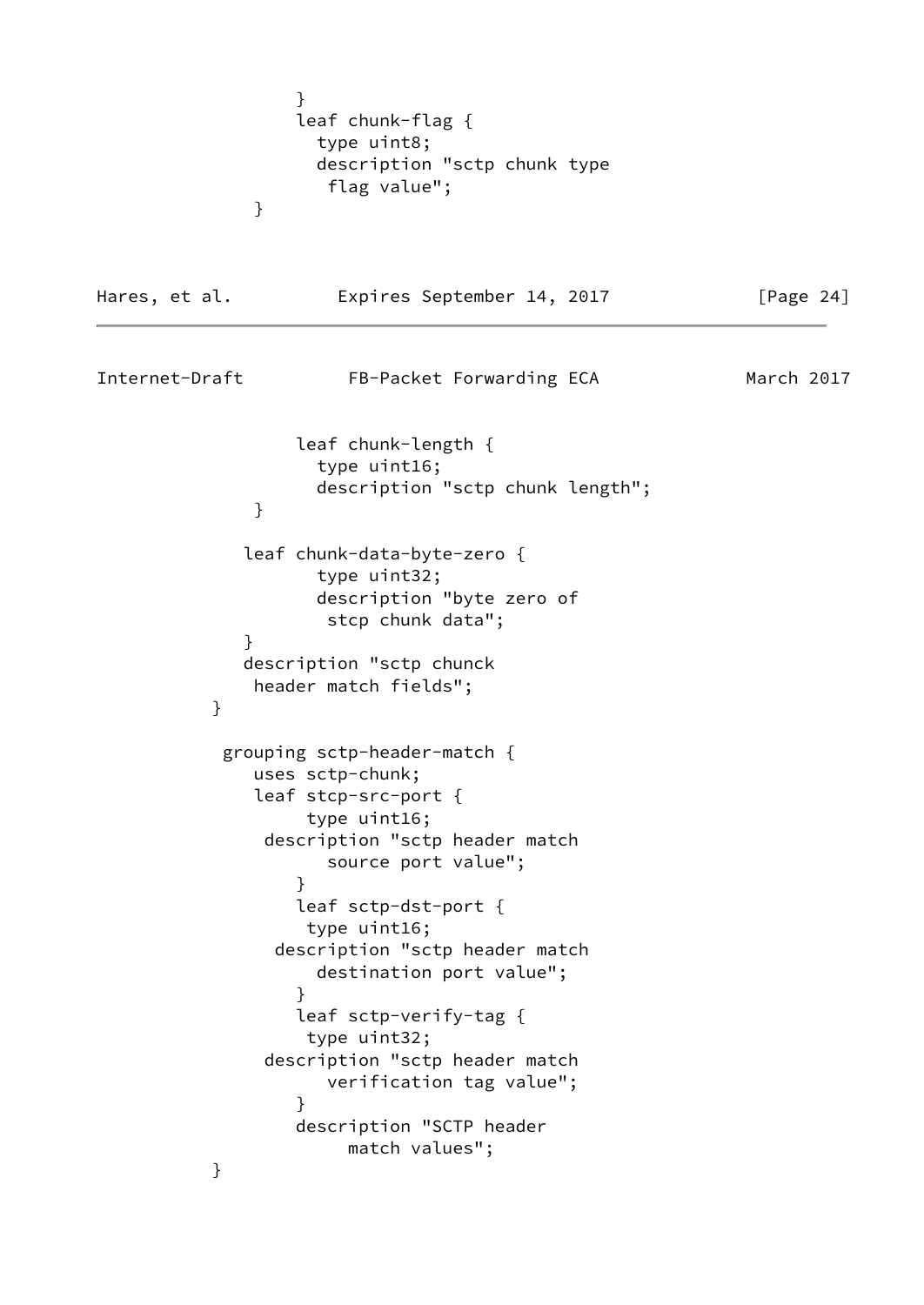```
 grouping sctp-header-action {
              leaf set-stcp-src-port {
                  type boolean;
               description "set source port in sctp header";
 }
                 leaf set-stcp-dst-port {
                  type boolean;
               description "set destination port in sctp header";
 }
                 leaf set-stcp-chunk1 {
                  type boolean;
               description "set chunk value in sctp header";
 }
Hares, et al. Expires September 14, 2017 [Page 25]
Internet-Draft FB-Packet Forwarding ECA March 2017
                 leaf chunk-type-value {
                   type uint8;
                   description "sctp chunk type value";
 }
                 leaf chunk-flag-value {
                   type uint8;
                   description "sctp chunk type
                    flag value";
 }
                 leaf chunk-len {
                   type uint16;
                   description "sctp chunk length";
 }
             leaf chunk-data-bzero {
                   type uint32;
                   description "byte zero of
                    stcp chunk data";
 }
             description "sctp qos actions";
 }
          grouping L4-header-match {
               choice l4-header-match-type {
                    case l4-tcp-header {
                      uses tcp-header-match;
```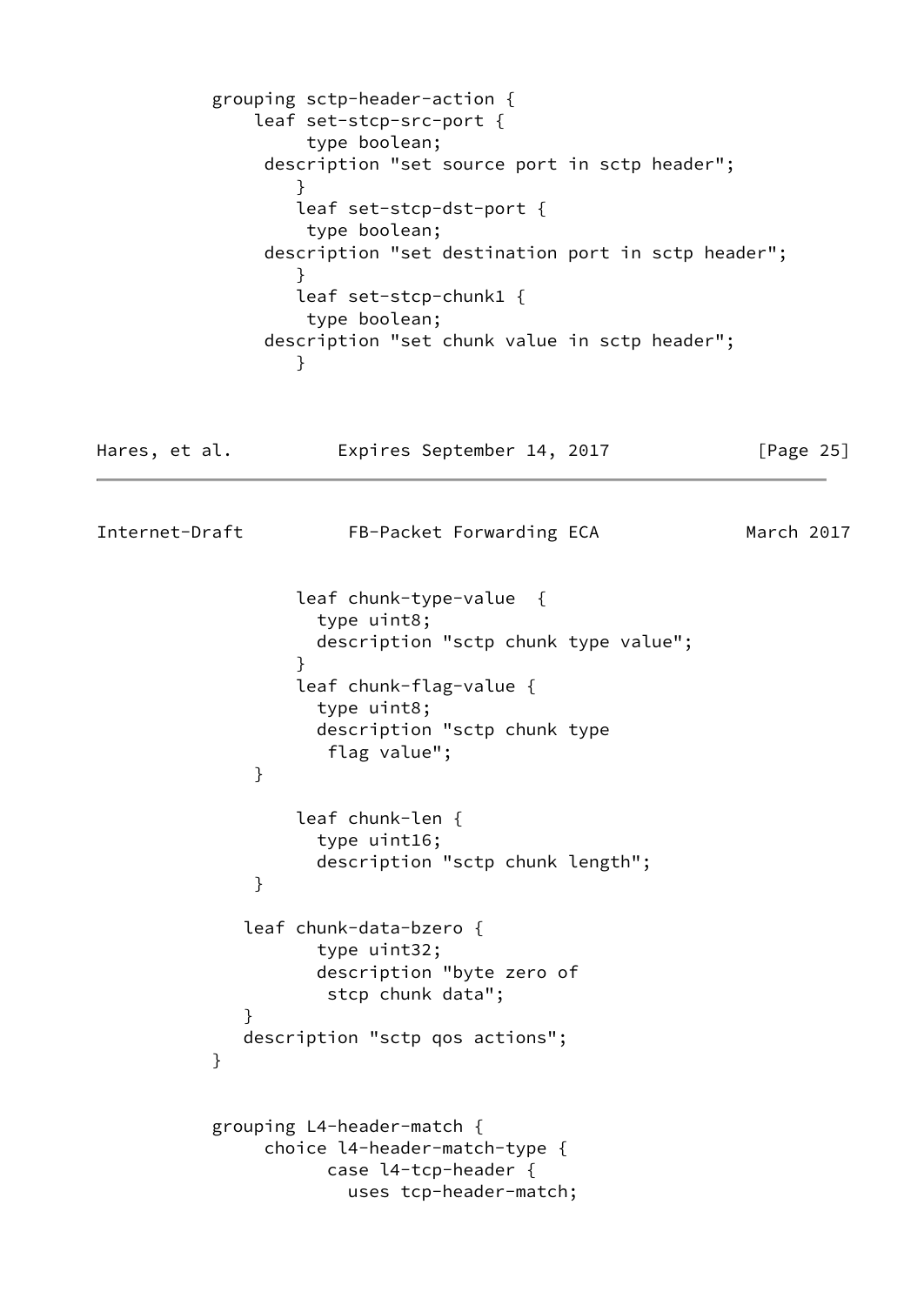```
 }
                   case l4-udp-header {
                     uses udp-header-match;
 }
                   case l4-sctp {
                     uses sctp-header-match;
 }
                  description "L4 match
                  header choices";
 }
             description "L4 header
                  match type";
          }
          grouping L4-header-actions {
              uses tcp-header-action;
              uses udp-header-action;
              uses sctp-header-action;
                 description "L4 header matches";
Hares, et al. Expires September 14, 2017 [Page 26]
Internet-Draft FB-Packet Forwarding ECA March 2017
 }
      grouping rule_status {
            leaf rule-status {
             type string;
                 description "status information
                  free form string.";
 }
            leaf rule-inactive-reason {
             type string;
             description "description of
                 why rule is inactive";
 }
            leaf rule-install-reason {
             type string;
             description "response on rule installed";
 }
            leaf rule-installer {
             type string;
              description "client id of installer";
 }
```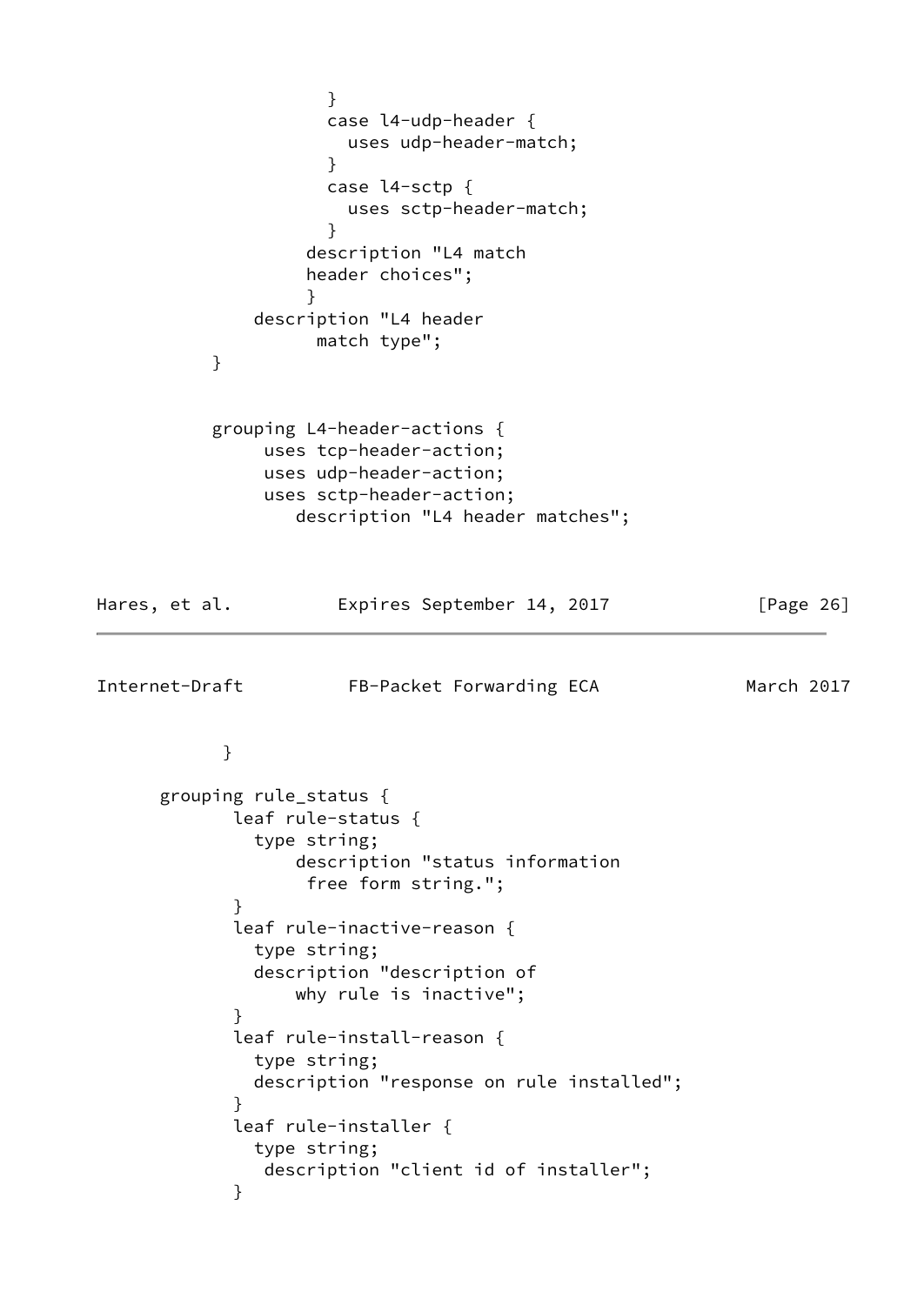```
 leaf refcnt {
              type uint16;
          description "reference count on rule. ";
 }
        description
            "rule operational status";
 }
   // group status
          grouping groups-status {
            list group_opstate {
              key "grp-name";
              leaf grp-name {
              type string;
              description "eca group name";
 }
             leaf rules-installed {
             type uint32;
                 description "rules in
                 group installed";
 }
             list rules_status {
              key "rule-name";
                 leaf rule-name {
                  type string;
                  description "name of rule ";
 }
Hares, et al. Expires September 14, 2017 [Page 27]
Internet-Draft FB-Packet Forwarding ECA March 2017
              leaf rule-order {
                  type uint32;
                  description "rule-order";
 }
                 description "rules per
                 group";
 }
             description "group operational
             status";
 }
          description "group to rules
              list";
 }
```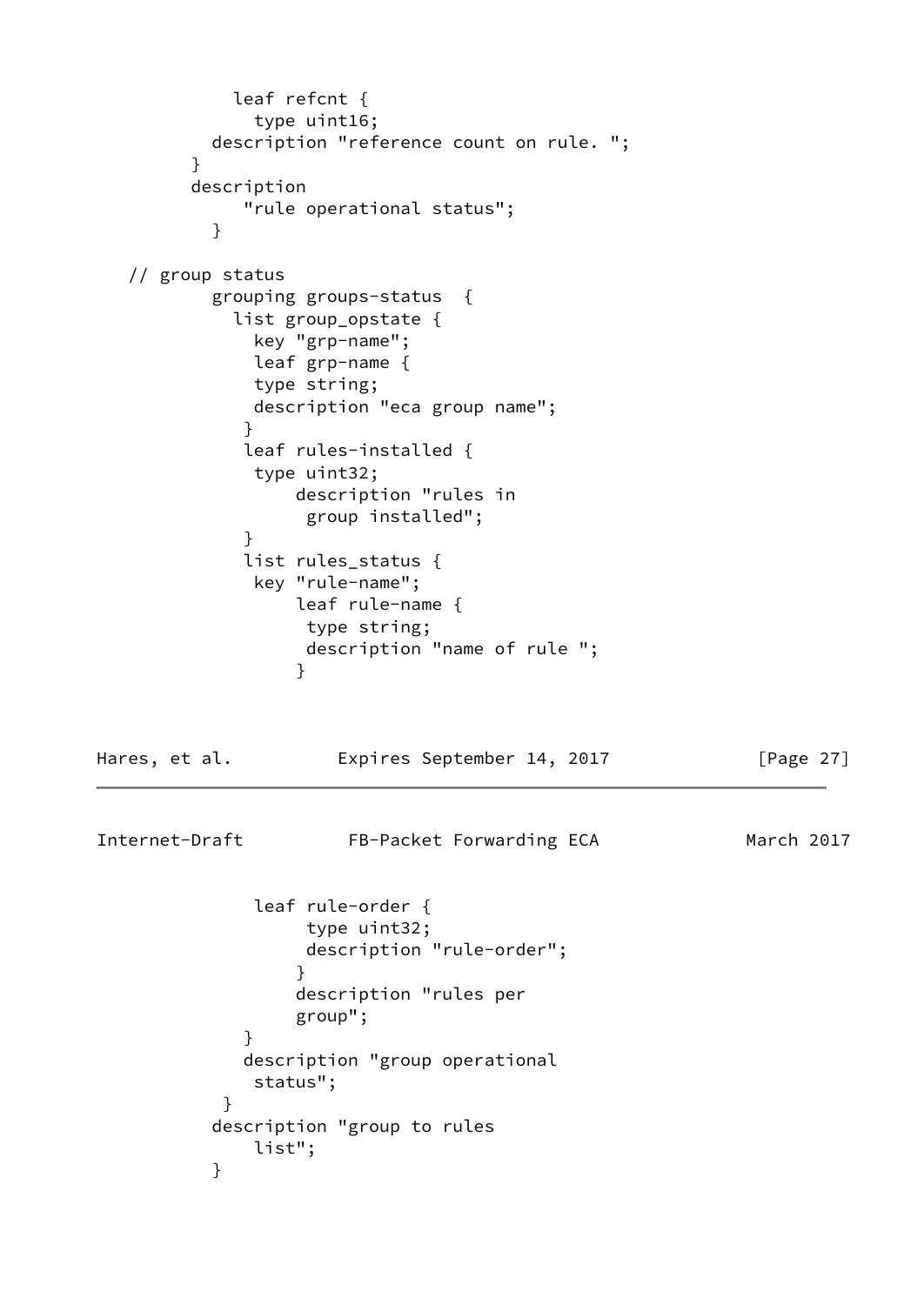```
 // links between rule to group
```

```
 grouping rule-group-link {
            list rule-group {
             key rule-name;
             leaf rule-name {
               type string;
               description "rule name";
 }
             leaf group-name {
               type string;
                   description "group name";
 }
             description "link between
               group and link";
 }
            description "rule-name to
             group link";
 }
   // rule status by name
          grouping rules_opstate {
             list rules_status {
                 key "rule-order rule-name";
                   leaf rule-order {
                    type uint32;
                    description "order of rules";
 }
                 leaf rule-name {
                  type string;
                  description "rule name";
 }
              uses rule_status;
                 description "eca rule list";
Hares, et al. Expires September 14, 2017 [Page 28]
Internet-Draft FB-Packet Forwarding ECA March 2017
 }
           description "rules
                 operational state";
 }
   // rule statistics by name and order
          grouping rules_opstats {
```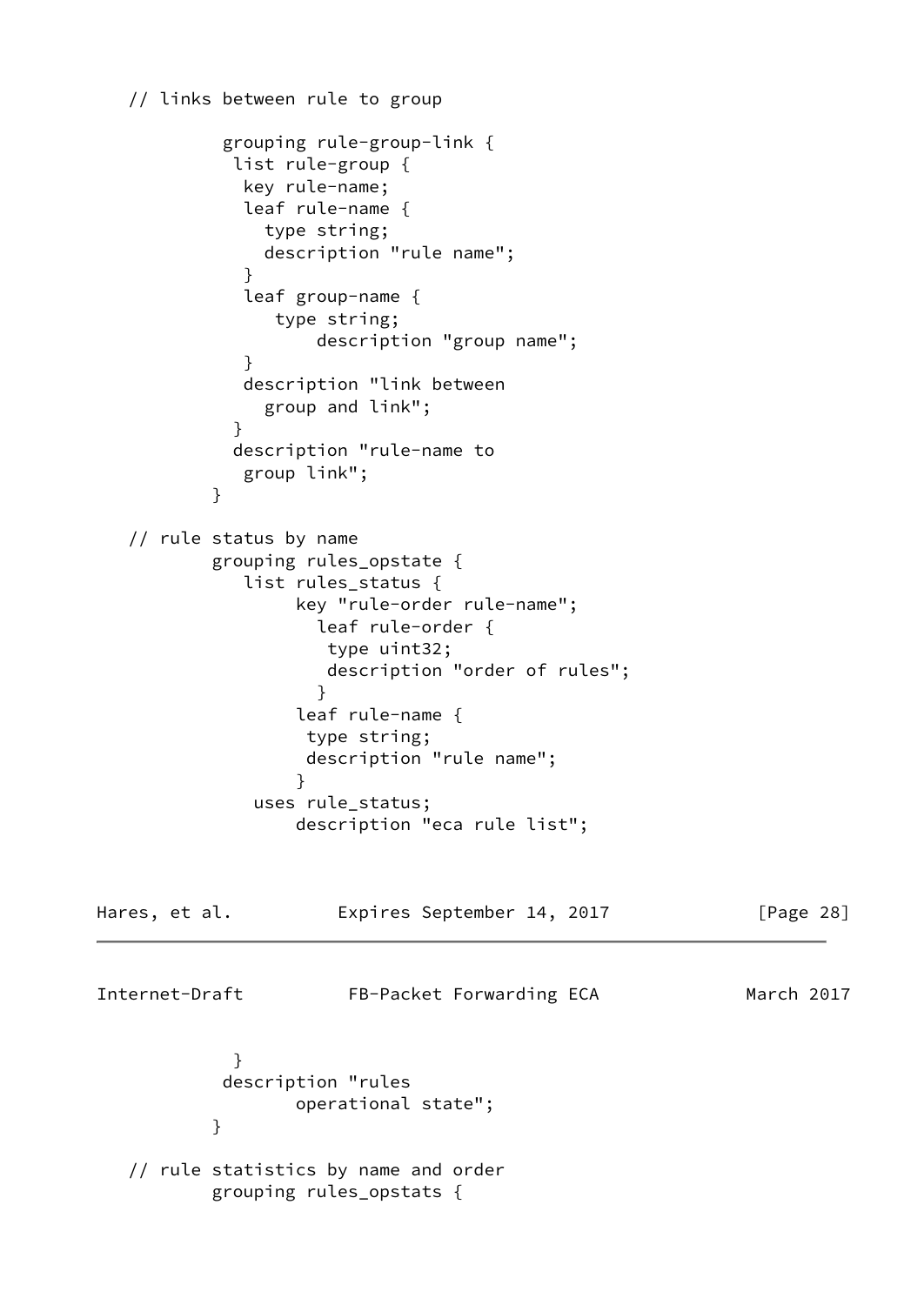```
 list rule-stat {
               key "rule-order rule-name";
                   leaf rule-order {
                    type uint32;
                    description "order of rules";
 }
            leaf rule-name {
                    type string;
                    description "name of rule";
 }
                   leaf pkts-matched {
                    type uint64;
                    description "number of
                     packets that matched filter";
 }
                   leaf pkts-modified {
                     type uint64;
                     description "number of
                     packets that filter caused
                     to be modified";
 }
                        leaf pkts-dropped {
                     type uint64;
                     description "number of
                     packets that filter caused
                     to be modified";
 }
                 leaf bytes-dropped {
                    type uint64;
                    description "number of
                     packets that filter caused
                     to be modified";
 }
                    leaf pkts-forwarded {
                     type uint64;
                     description "number of
                     packets that filter caused
                     to be forwarded.";
 }
                     leaf bytes-forwarded {
                     type uint64;
Hares, et al. Expires September 14, 2017 [Page 29]
Internet-Draft FB-Packet Forwarding ECA March 2017
```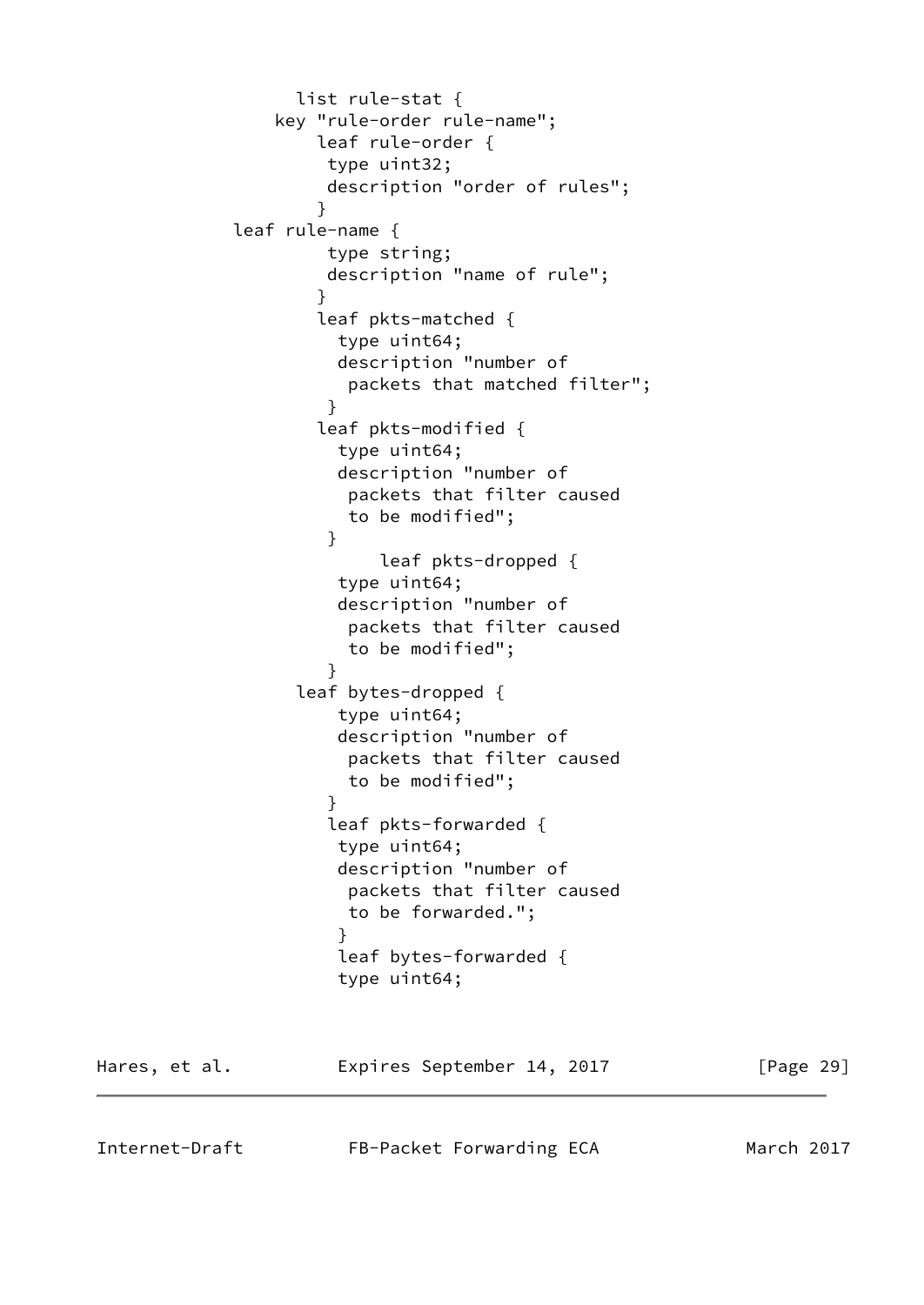```
 description "number of
                      packets that filter caused
                      to be forwarded.";
 }
                         description "list of
                         operational statistics for each
                         rule.";
 }
                   description "statistics
                     on packet filter matches, and
                     based on matches on many were
                     modified and/or forwarded";
          }
      grouping packet-size-match {
           leaf l2-size-match {
              type uint32;
                  description "L2 packet match size.";
 }
           leaf l3-size-match {
              type uint32;
              description "L3 packet match size.";
 }
           leaf l4-size-match {
              type uint32;
              description "L4 packet match size.";
 }
        description "packet size by layer
           only non-zero values are matched";
 }
          grouping time-day-match {
         leaf hour {
              type uint8;
              description "hour
                  of day in 24 hours.
                  (add range)";
 }
            leaf minute {
               type uint8;
                  description
                   "minute in day.";
 }
```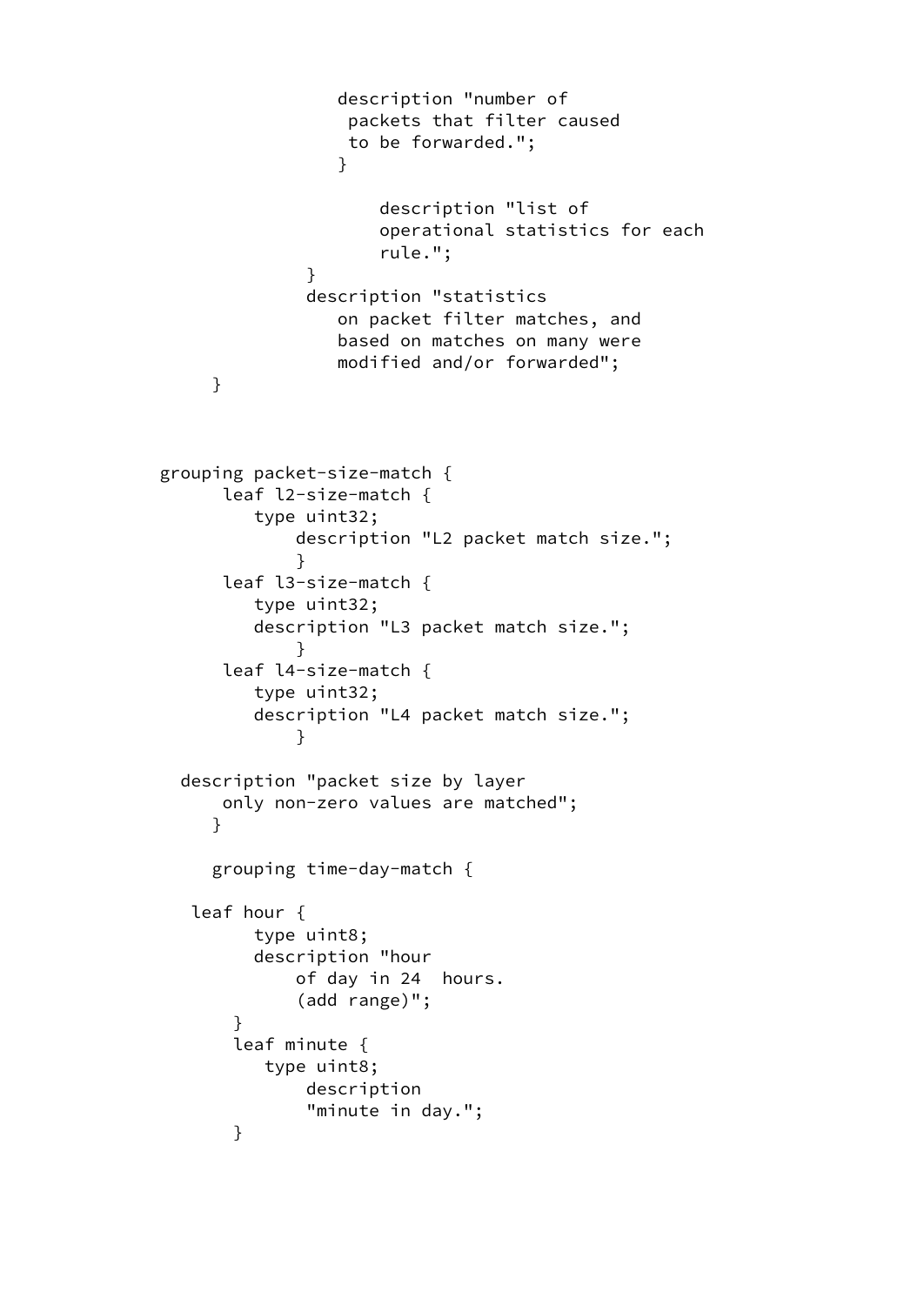```
Internet-Draft FB-Packet Forwarding ECA March 2017
             leaf second {
               type uint8;
                    description
                    "second in day.";
 }
           description "matches for
             time of day.";
 }
           grouping eca-event-matches {
             uses time-day-match;
             description "matches for events
              which include:
                  time of day.";
 }
       grouping eca-pkt-matches {
            uses interface-match;
            uses L2-header-match;
            uses L3-header-match;
            uses L4-header-match;
            uses packet-size-match;
            description "ECA matches";
 }
        grouping user-status-matches {
            leaf user {
             type string;
             description "user";
 }
             leaf region {
             type string;
             description "region";
 }
             leaf state {
             type string;
             description "state";
 }
```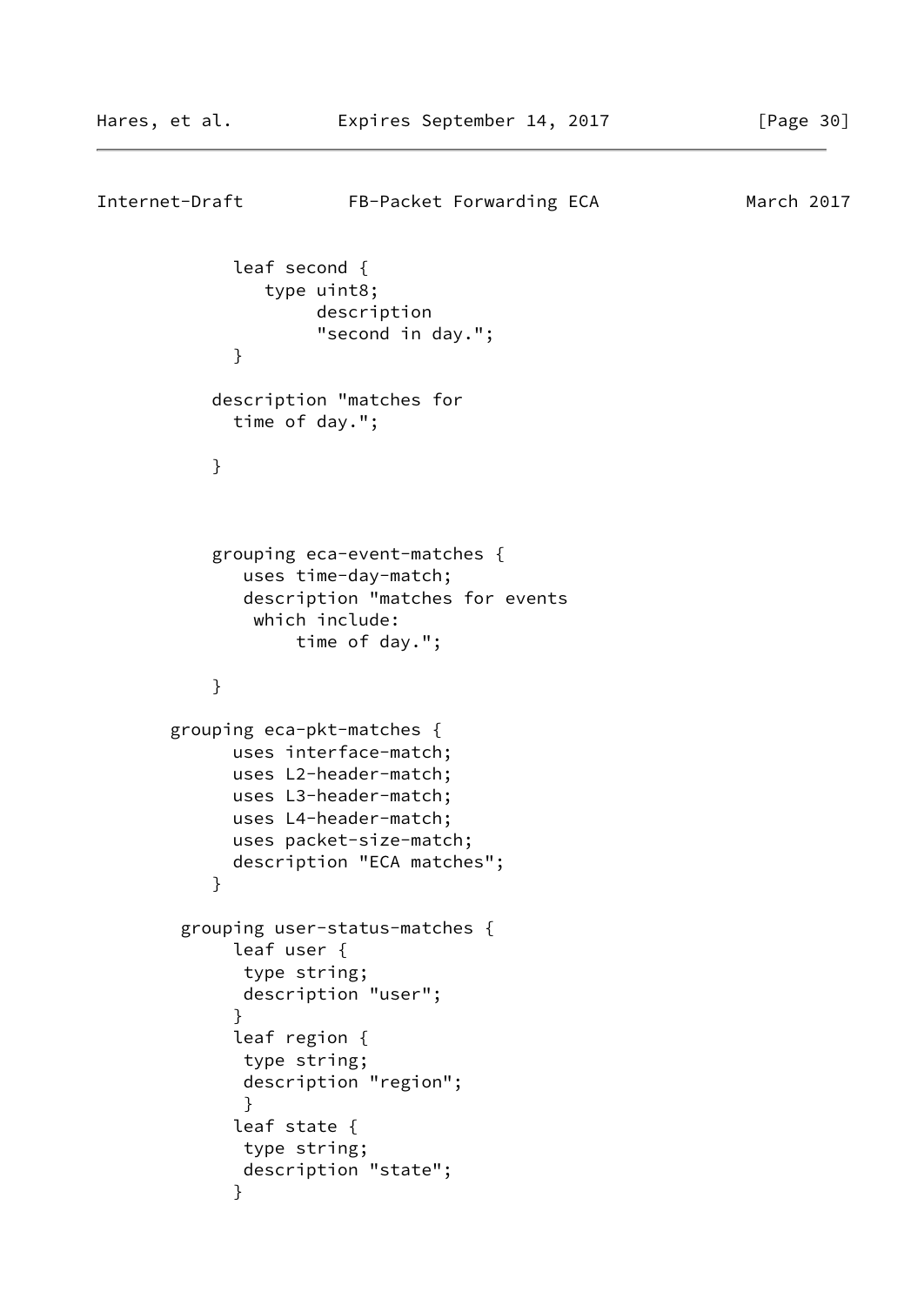```
 leaf user-status {
             type string;
             description "status of user";
 }
Hares, et al. Expires September 14, 2017 [Page 31]
Internet-Draft FB-Packet Forwarding ECA March 2017
            description "user status
            matches - region,
            target, location";
 }
           grouping eca-condition-matches {
             uses eca-pkt-matches;
             uses user-status-matches;
             description "pkt
              and user status matches";
 }
           grouping eca-qos-actions {
            leaf cnt-actions {
              type uint32;
              description "count of ECA actions";
 }
             list qos-actions {
               key "action-id";
               leaf action-id {
               type uint32;
               description "action id";
 }
               uses interface-actions;
               uses l2-header-mod-actions;
               uses L3-header-actions;
               uses L4-header-actions;
              description "ECA set or change
               packet Actions. Actions may be
                   added here for interface,
                   L2, L3, and L4
                   headers.";
 }
            description "eca- qos actions";
 }
```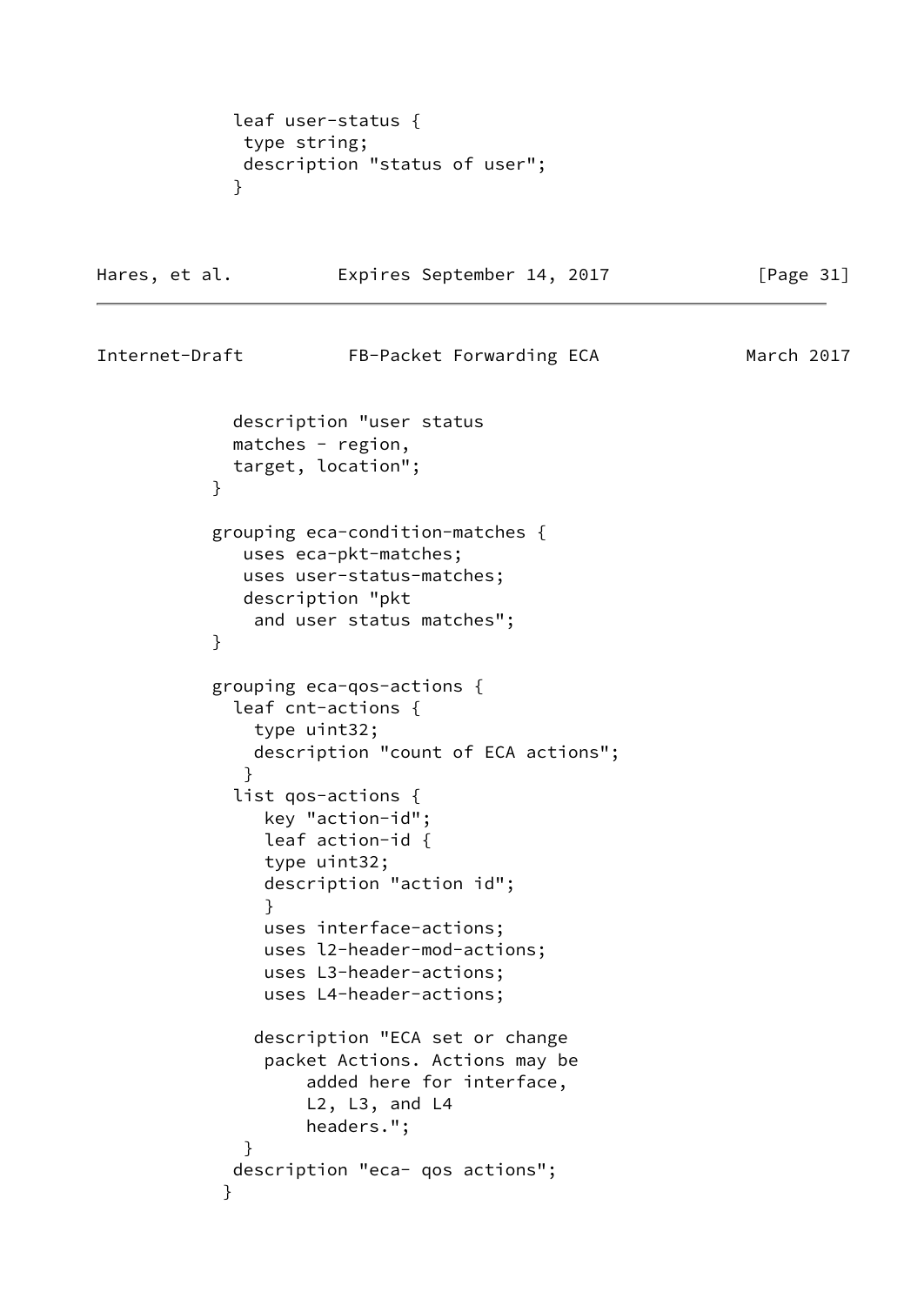```
 grouping ip-next-fwd {
                  leaf rib-name {
                   type string;
                   description "name of RIB";
 }
            leaf next-hop-name {
              type string;
                  description "name of next hop";
 }
            description "ECA set or change
                  packet Actions";
Hares, et al. Expires September 14, 2017 [Page 32]
Internet-Draft FB-Packet Forwarding ECA March 2017
 }
           grouping eca-ingress-actions {
            leaf permit {
             type boolean;
             description "permit ingress
              traffic. False
                 means to deny.";
 }
            leaf mirror {
             type boolean;
             description "copy bytes
              ingressed to mirror port";
 }
            description "ingress eca match";
 }
           grouping eca-fwd-actions {
         leaf interface-fwd {
               type if:interface-ref;
               description "name of interface to forward on";
 }
         uses iir:nexthop;
            uses ip-next-fwd;
            leaf drop-packet {
             type boolean;
             description "drop packet flag";
 }
            description "ECA forwarding actions";
```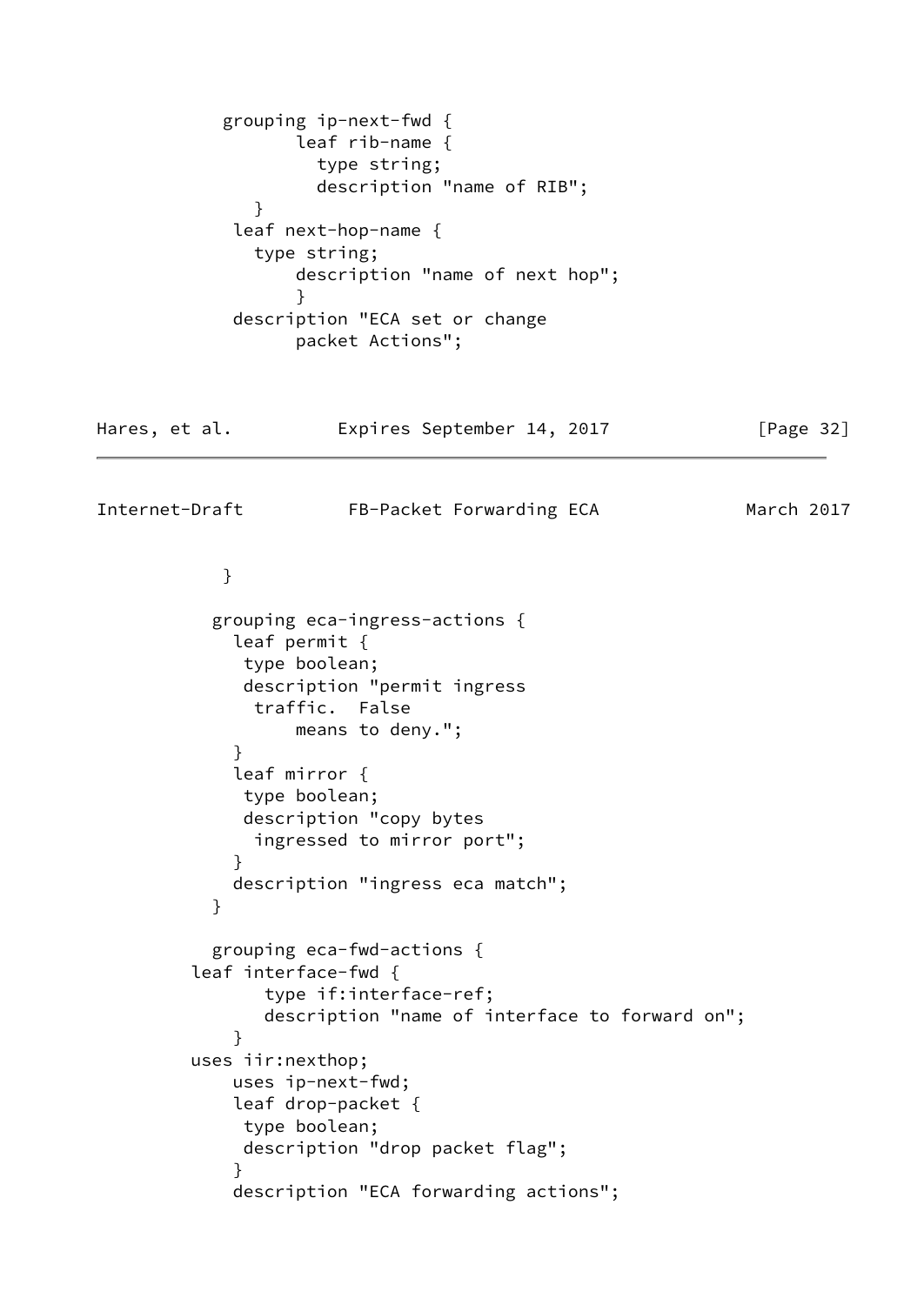```
 }
     grouping eca-security-actions {
        leaf actions-exist {
           type boolean;
           description "existance of
            eca security actions";
        }
        description "content actions
             for security. Needs more
             description.";
     }
     grouping eca-egress-actions {
       leaf packet-rate {
             type uint32;
             description "maximum packet-rate";
       }
      leaf byte-rate {
Hares, et al. Expires September 14, 2017 [Page 33]
Internet-Draft FB-Packet Forwarding ECA March 2017
             type uint64;
             description "maximum byte-rate ";
       }
       description "packet security actions";
     }
       grouping policy-conflict-resolution {
             list resolution-strategy {
              key "strategy-id";
              leaf strategy-id {
                type uint32;
                description "Id for strategy";
 }
              leaf stategy-name {
               type string;
                   description "name of strategy";
 }
              leaf filter-strategy {
                type string;
                description "type of resolution";
```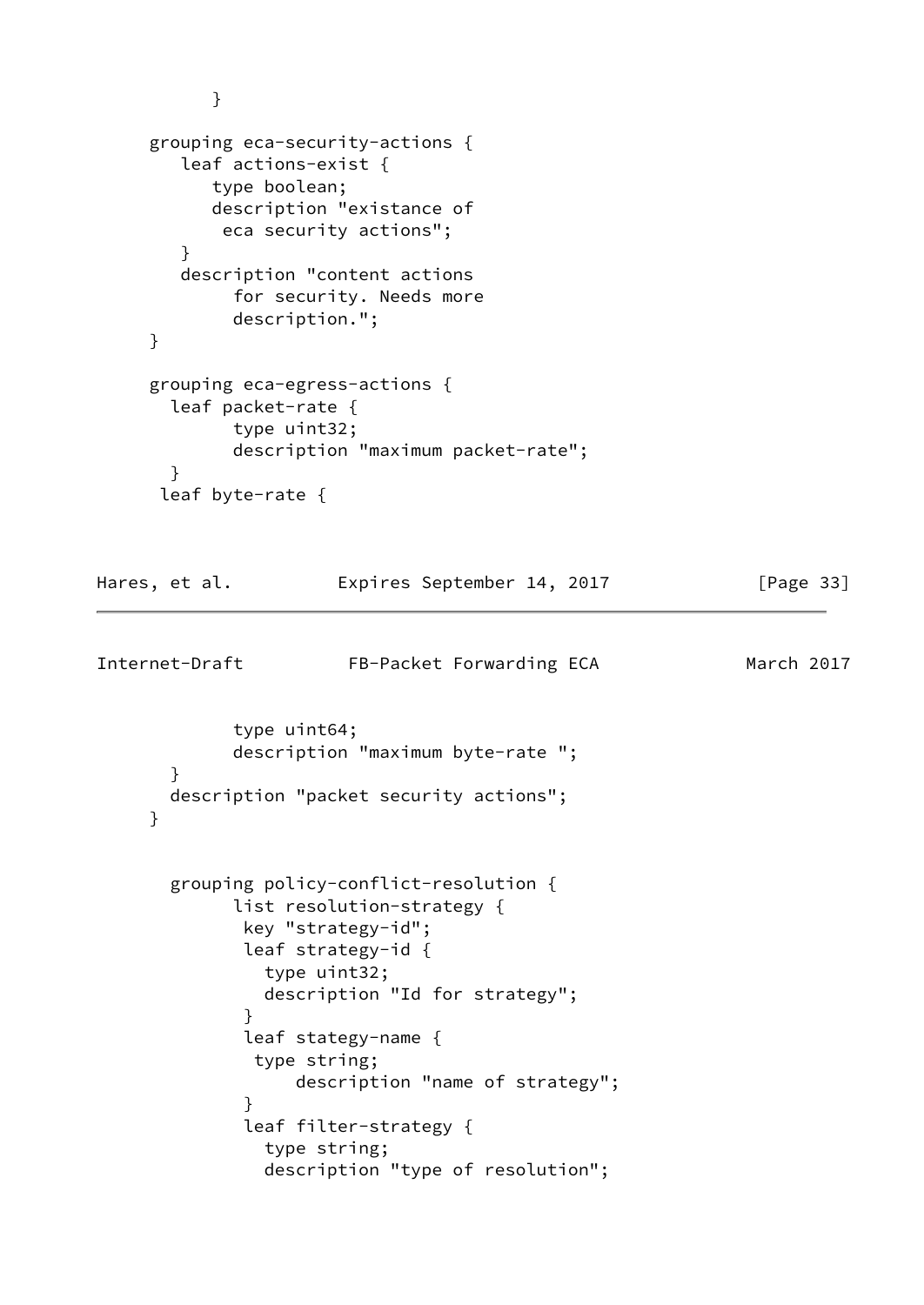```
 }
             leaf global-strategy {
              type boolean;
              description "global strategy";
 }
            leaf mandatory-strategy {
             type boolean;
             description "required strategy";
 }
            leaf local-strategy {
             type boolean;
             description "local strategy";
 }
            leaf resolution-fcn {
             type uint64;
             description "resolution function id ";
 }
            leaf resolution-value {
             type uint64;
             description "resolution value";
 }
            leaf resolution-info {
             type string;
             description "resolution info";
 }
            list associate-ext-data {
Hares, et al. Expires September 14, 2017 [Page 34]
Internet-Draft FB-Packet Forwarding ECA March 2017
              key "ext-data-id";
                  leaf ext-data-id {
                    type uint64;
                    description "ID of external data";
 }
                  leaf ext-data {
                    type string;
                    description "external data";
 }
                 description "linked external data";
 }
            description "list of strategies";
 }
            description "policy conflict
              resolution strategies";
```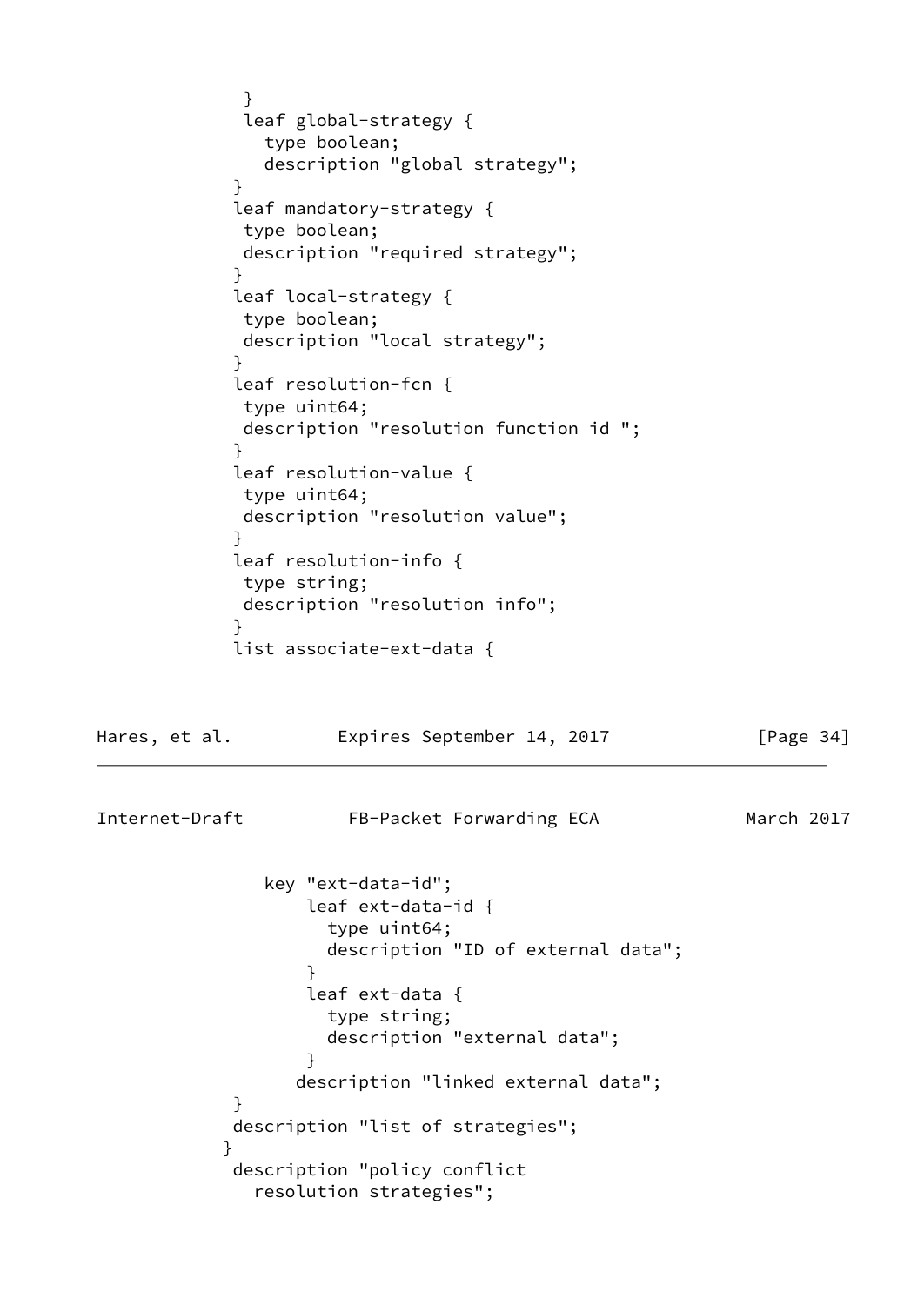```
 grouping cfg-external-data {
            list cfg-ext-data {
              key "cfg-ext-data-id";
               leaf cfg-ext-data-id {
               type uint64;
               description "id for external data";
 }
              leaf data-type {
               type uint32;
               description "external data type ID";
 }
               leaf priority {
               type uint64;
               description "priority of data";
 }
              leaf other-data {
               type string;
               description "string
                   external data";
 }
            description "external data";
 }
           description "external data list";
       }
        grouping pkt-eca-policy-set {
           list groups {
              key "group-name";
                 leaf group-name {
Hares, et al. Expires September 14, 2017 [Page 35]
Internet-Draft FB-Packet Forwarding ECA March 2017
                   type string;
                   description
                    "name of group of rules";
 }
                 leaf vrf-name {
                   type string;
                   description "VRF name";
 }
```
}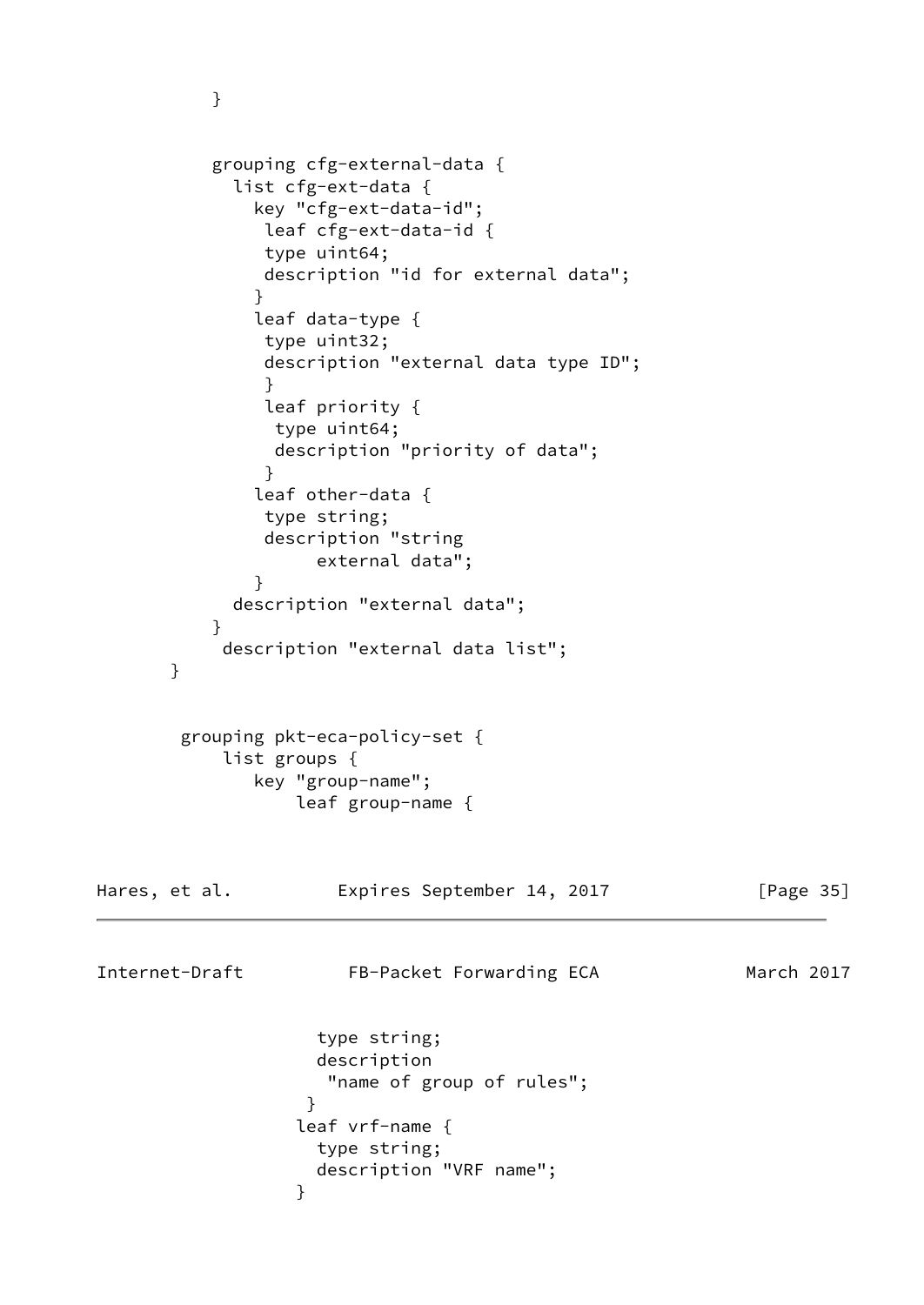```
 uses rt:address-family;
                  list group-rule-list {
                   key "rule-name";
                   leaf rule-name {
                    type string;
                    description "name of rule";
 }
                   leaf rule-order-id {
                     type uint16;
                        description "rule-order-id";
 }
                    description "rules per group";
 }
                 description "pkt eca rule groups";
 }
            list eca-rules {
                 key "order-id";
                 ordered-by user;
                 leaf order-id {
                    type uint16;
                    description "Number of order
                     in ordered list (ascending)";
 }
                  leaf eca-rule-name {
                     type string;
                        description "name of rule";
 }
                  leaf installer {
                    type string;
                    description
                         "Id of I2RS client
                          that installs this rule.";
 }
                   uses eca-event-matches;
                   uses eca-ingress-actions;
                   uses eca-qos-actions;
                   uses eca-security-actions;
                   uses eca-fwd-actions;
                   uses eca-egress-actions;
                   uses cfg-external-data;
Hares, et al. Expires September 14, 2017 [Page 36]
Internet-Draft FB-Packet Forwarding ECA March 2017
                   uses policy-conflict-resolution;
```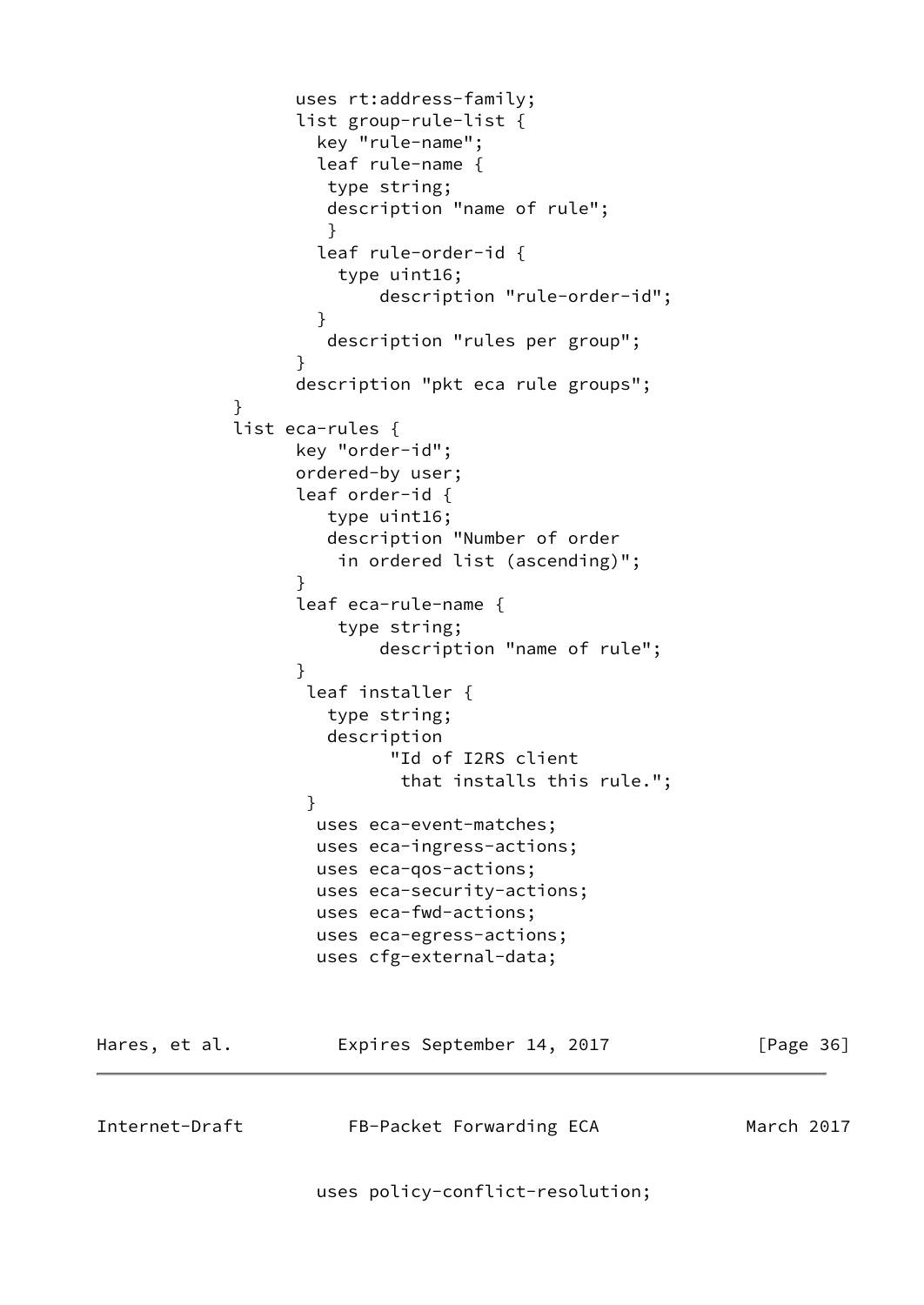```
 description "ECA rules";
            } // end of rule
         description "Policy sets.";
   }
   grouping pkt-eca-opstate {
    uses groups-status;
        uses rule-group-link;
    uses rules_opstate;
        uses rules_opstats;
         description "pkt eca policy
          op-state main";
   }
 container pkt-eca-policy-opstate {
   config "false";
   uses pkt-eca-opstate;
   description "operational state";
   }
 }
```
<CODE ENDS>

```
6. IANA Considerations
```
 This draft requests IANA Assign a urn in the IETF yang module space for:

"urn:ietf:params:xml:ns:yang:ietf-pkt-eca-policy";

associated prefix "pkt-eca";

<span id="page-41-1"></span>[7](#page-41-1). Security Considerations

 These generic filters are filter packets in a traffic stream, act to modify packets, and forward data packets. These filters operate dynamically at same level as currently deployed configured filter based RIBs to filter, change, and forward traffic.

 Due to the potential to use Filters as an attack vector, this data model should be used with the secure transport described in the [\[I-D.ietf-i2rs-protocol-security-requirements](#page-42-10)]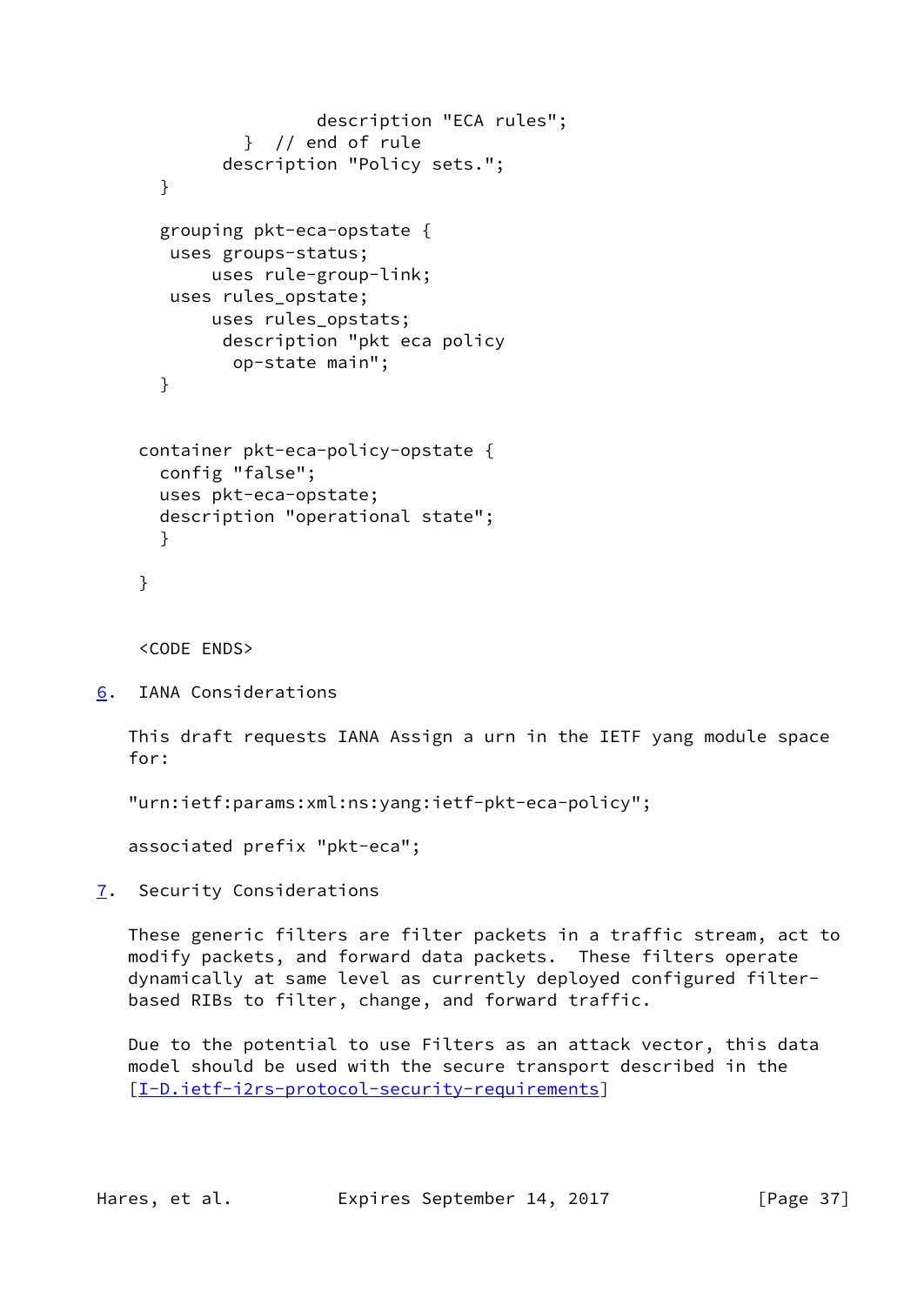<span id="page-42-1"></span>

Internet-Draft FB-Packet Forwarding ECA March 2017

- <span id="page-42-0"></span>[8](#page-42-0). References
- <span id="page-42-2"></span>[8.1](#page-42-2). Normative References

<span id="page-42-8"></span>[I-D.ietf-i2rs-rib-data-model]

 Wang, L., Ananthakrishnan, H., Chen, M., amit.dass@ericsson.com, a., Kini, S., and N. Bahadur, "A YANG Data Model for Routing Information Base (RIB)", [draft-ietf-i2rs-rib-data-model-07](https://datatracker.ietf.org/doc/pdf/draft-ietf-i2rs-rib-data-model-07) (work in progress), January 2017.

<span id="page-42-3"></span>[8.2](#page-42-3). Informative References

<span id="page-42-10"></span>[I-D.ietf-i2rs-protocol-security-requirements]

 Hares, S., Migault, D., and J. Halpern, "I2RS Security Related Requirements", [draft-ietf-i2rs-protocol-security](https://datatracker.ietf.org/doc/pdf/draft-ietf-i2rs-protocol-security-requirements-17) [requirements-17](https://datatracker.ietf.org/doc/pdf/draft-ietf-i2rs-protocol-security-requirements-17) (work in progress), September 2016.

<span id="page-42-9"></span>[I-D.ietf-i2rs-rib-info-model]

 Bahadur, N., Kini, S., and J. Medved, "Routing Information Base Info Model", [draft-ietf-i2rs-rib-info-model-10](https://datatracker.ietf.org/doc/pdf/draft-ietf-i2rs-rib-info-model-10) (work in progress), December 2016.

<span id="page-42-6"></span>[I-D.ietf-netmod-acl-model]

 Bogdanovic, D., Koushik, K., Huang, L., and D. Blair, "Network Access Control List (ACL) YANG Data Model", [draft-ietf-netmod-acl-model-10](https://datatracker.ietf.org/doc/pdf/draft-ietf-netmod-acl-model-10) (work in progress), March 2017.

<span id="page-42-7"></span>[I-D.ietf-netmod-revised-datastores]

 Bjorklund, M., Schoenwaelder, J., Shafer, P., Watsen, K., and R. Wilton, "A Revised Conceptual Model for YANG Datastores", [draft-ietf-netmod-revised-datastores-00](https://datatracker.ietf.org/doc/pdf/draft-ietf-netmod-revised-datastores-00)</u> (work in progress), December 2016.

<span id="page-42-4"></span>[I-D.ietf-supa-generic-policy-data-model]

 Halpern, J. and J. Strassner, "Generic Policy Data Model for Simplified Use of Policy Abstractions (SUPA)", [draft](https://datatracker.ietf.org/doc/pdf/draft-ietf-supa-generic-policy-data-model-02) [ietf-supa-generic-policy-data-model-02](https://datatracker.ietf.org/doc/pdf/draft-ietf-supa-generic-policy-data-model-02) (work in progress), October 2016.

<span id="page-42-5"></span>[I-D.ietf-supa-generic-policy-info-model]

 Strassner, J., Halpern, J., and S. Meer, "Generic Policy Information Model for Simplified Use of Policy Abstractions (SUPA)", [draft-ietf-supa-generic-policy-info](https://datatracker.ietf.org/doc/pdf/draft-ietf-supa-generic-policy-info-model-02) [model-02](https://datatracker.ietf.org/doc/pdf/draft-ietf-supa-generic-policy-info-model-02) (work in progress), January 2017.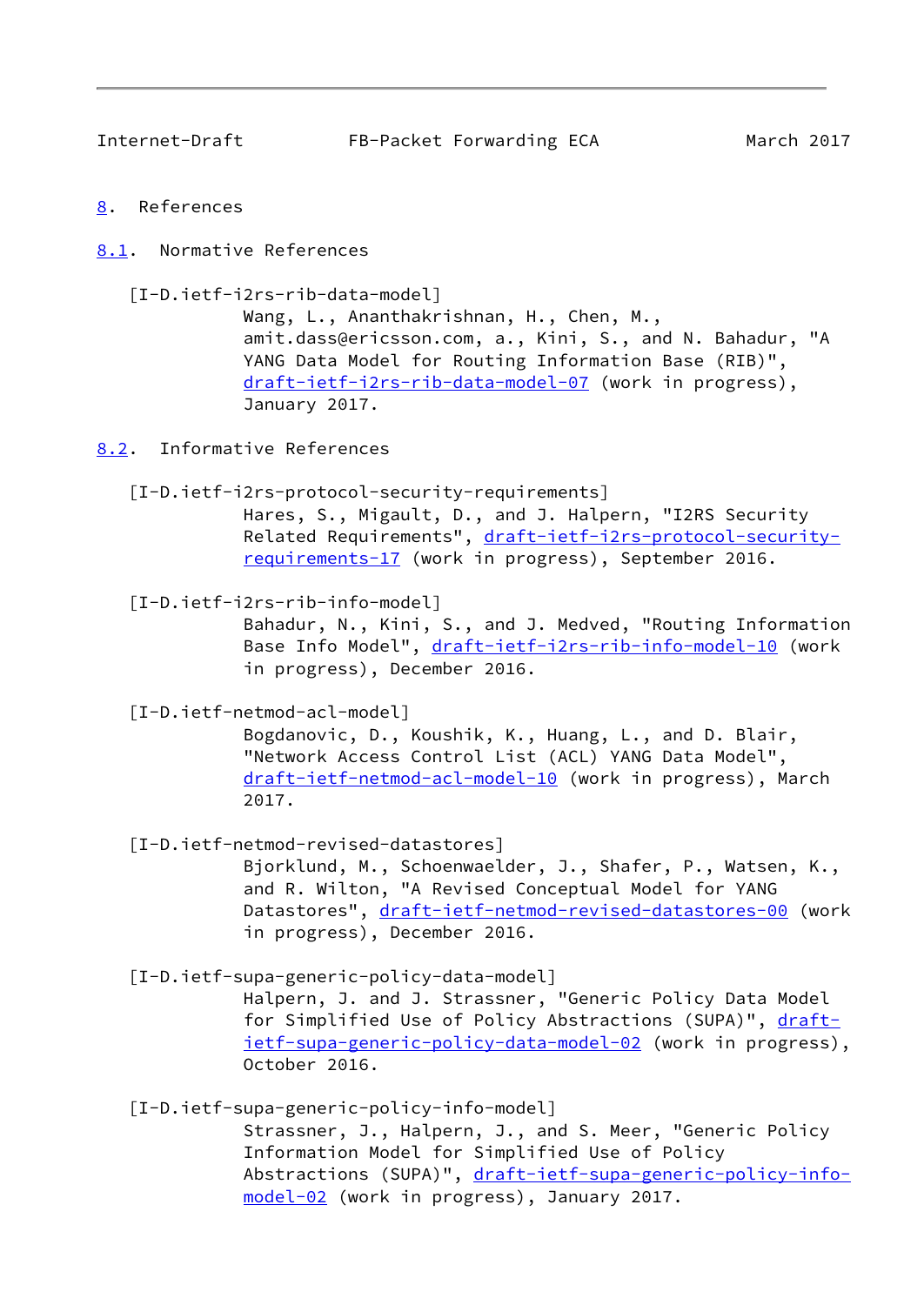<span id="page-43-0"></span>

|  | Internet-Draft | FB-Packet Forwarding ECA |
|--|----------------|--------------------------|
|--|----------------|--------------------------|

March 2017

- [RFC6241] Enns, R., Ed., Bjorklund, M., Ed., Schoenwaelder, J., Ed., and A. Bierman, Ed., "Network Configuration Protocol (NETCONF)", [RFC 6241,](https://datatracker.ietf.org/doc/pdf/rfc6241) DOI 10.17487/RFC6241, June 2011, <<http://www.rfc-editor.org/info/rfc6241>>.
- [RFC7921] Atlas, A., Halpern, J., Hares, S., Ward, D., and T. Nadeau, "An Architecture for the Interface to the Routing System", [RFC 7921,](https://datatracker.ietf.org/doc/pdf/rfc7921) DOI 10.17487/RFC7921, June 2016, <<http://www.rfc-editor.org/info/rfc7921>>.
- [RFC8040] Bierman, A., Bjorklund, M., and K. Watsen, "RESTCONF Protocol", [RFC 8040](https://datatracker.ietf.org/doc/pdf/rfc8040), DOI 10.17487/RFC8040, January 2017, <<http://www.rfc-editor.org/info/rfc8040>>.

Authors' Addresses

 Susan Hares Huawei 7453 Hickory Hill Saline, MI 48176 USA

Email: shares@ndzh.com

 Linda Dunbar Huawei

Email: Linda.Dunbar@huawei.com

 Russ White Ericsson

Email: russw@riw.us